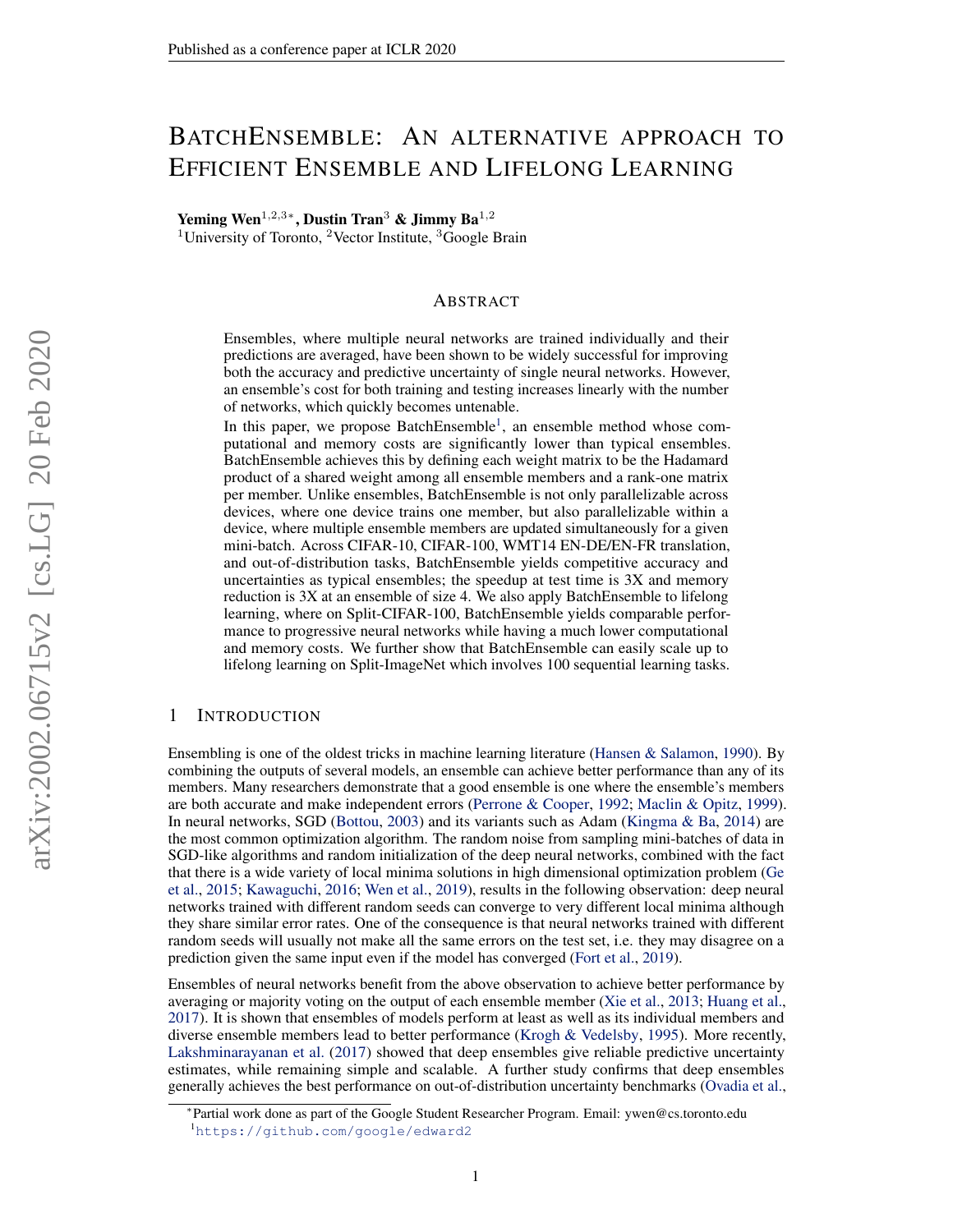[2019;](#page-11-6) [Gustafsson et al.,](#page-10-4) [2019\)](#page-10-4), compared to other methods such as MC-dropout [\(Gal & Ghahramani,](#page-10-5) [2015\)](#page-10-5). In other applications such as model-based reinforcement learning [\(Deisenroth & Rasmussen,](#page-10-6) [2011;](#page-10-6) [Wang et al.,](#page-12-3) [2019\)](#page-12-3), ensembles of neural networks can be used to estimate model uncertainty, leading to better overall performance [\(Kurutach et al.,](#page-11-7) [2018\)](#page-11-7).

Despite their success on benchmarks, ensembles are limited in practice due to their expensive computational and memory costs, which increase linearly with the ensemble size in both training and testing. Computation-wise, each ensemble member requires a separate neural network forward pass of its inputs. Memory-wise, each ensemble member requires an independent copy of neural network weights, each up to millions (sometimes billions) of parameters. This memory requirement also makes many tasks beyond supervised learning prohibitive. For example, in lifelong learning, a natural idea is to use a separate ensemble member for each task, adaptively growing the total number of parameters by creating a new independent set

<span id="page-1-0"></span>

Figure 1: The test time cost (blue) and memory cost of BatchEnsemble (orange) w.r.t the ensemble size. The result is relative to single model cost. Testing time cost and memory cost of naive ensemble are plotted in green.

of weights for each new task. No previous work achieves competitive performance on lifelong learning via ensemble methods, as memory is a major bottleneck.

Our contribution: In this paper, we aim to address the computational and memory bottleneck by building a more parameter efficient-ensemble method: BatchEnsemble. We achieve this goal by exploiting a novel ensemble weight generation mechanism: the weight of each ensemble member is generated by the Hadamard product between: a. one shared weight among all ensemble members. b. one rank-one matrix that varies among all members, which we refer to as fast weight in the following sections. Figure [1](#page-1-0) compares testing and memory cost between BatchEnsemble and naive ensemble. Unlike typical ensembles, BatchEnsemble is mini-batch friendly, where it is not only parallelizable across devices like typical ensembles but also parallelizable within a device. Moreover, it incurs only minor memory overhead because a large number of weights are shared across ensemble members.

Empirically, we show that BatchEnsemble has the best trade-off among accuracy, running time, and memory on several deep learning architectures and learning tasks: CIFAR-10/100 classification with ResNet32 [\(He et al.,](#page-10-7) [2016\)](#page-10-7) and WMT14 EN-DE/EN-FR machine translation with Transformer [\(Vaswani et al.,](#page-12-4) [2017\)](#page-12-4). Additionally, we show that BatchEnsemble is effective in calibrated prediction on out-of-distribution datasets; and uncertainty evaluation on contextual bandits. Finally, we show that BatchEnsemble can be successfully applied in lifelong learning and scale up to 100 sequential learning tasks without catastrophic forgetting and the need of a memory buffer. Section [5](#page-9-0) further provides diversity analysis as a tool to understand why BatchEnsemble works well in practice.

## <span id="page-1-1"></span>2 BACKGROUND

In this section, we describe relevant background about ensembles, uncertainty evaluation, and lifelong learning for our proposed method, BatchEnsemble.

#### 2.1 ENSEMBLES FOR IMPROVED PERFORMANCE

Bagging, also called bootstrap aggregating, is an algorithm to improve the total generalization performance by combining several different models [\(Breiman,](#page-10-8) [1996\)](#page-10-8). Strategies to combine those models such as averaging and majority voting are known as ensemble methods. It is shown that ensembles of models perform at least as well as each of its ensemble members [\(Krogh & Vedelsby,](#page-11-4) [1995\)](#page-11-4). Moreover, ensembles achieve the best performance when each of their members makes independent errors [\(Goodfellow et al.,](#page-10-9) [2015;](#page-10-9) [Hansen & Salamon,](#page-10-0) [1990\)](#page-10-0).

Related work on ensembles: Ensembles have been studied extensively for improving model performance [\(Hansen & Salamon,](#page-10-0) [1990;](#page-10-0) [Perrone & Cooper,](#page-12-0) [1992;](#page-12-0) [Dietterich,](#page-10-10) [2000;](#page-10-10) [Maclin & Opitz,](#page-11-0) [1999\)](#page-11-0). One major direction in ensemble research is how to reduce their cost at test time. [Bucila](#page-10-11) [et al.](#page-10-11) [\(2006\)](#page-10-11) developed a method to compress large, complex ensembles into smaller and faster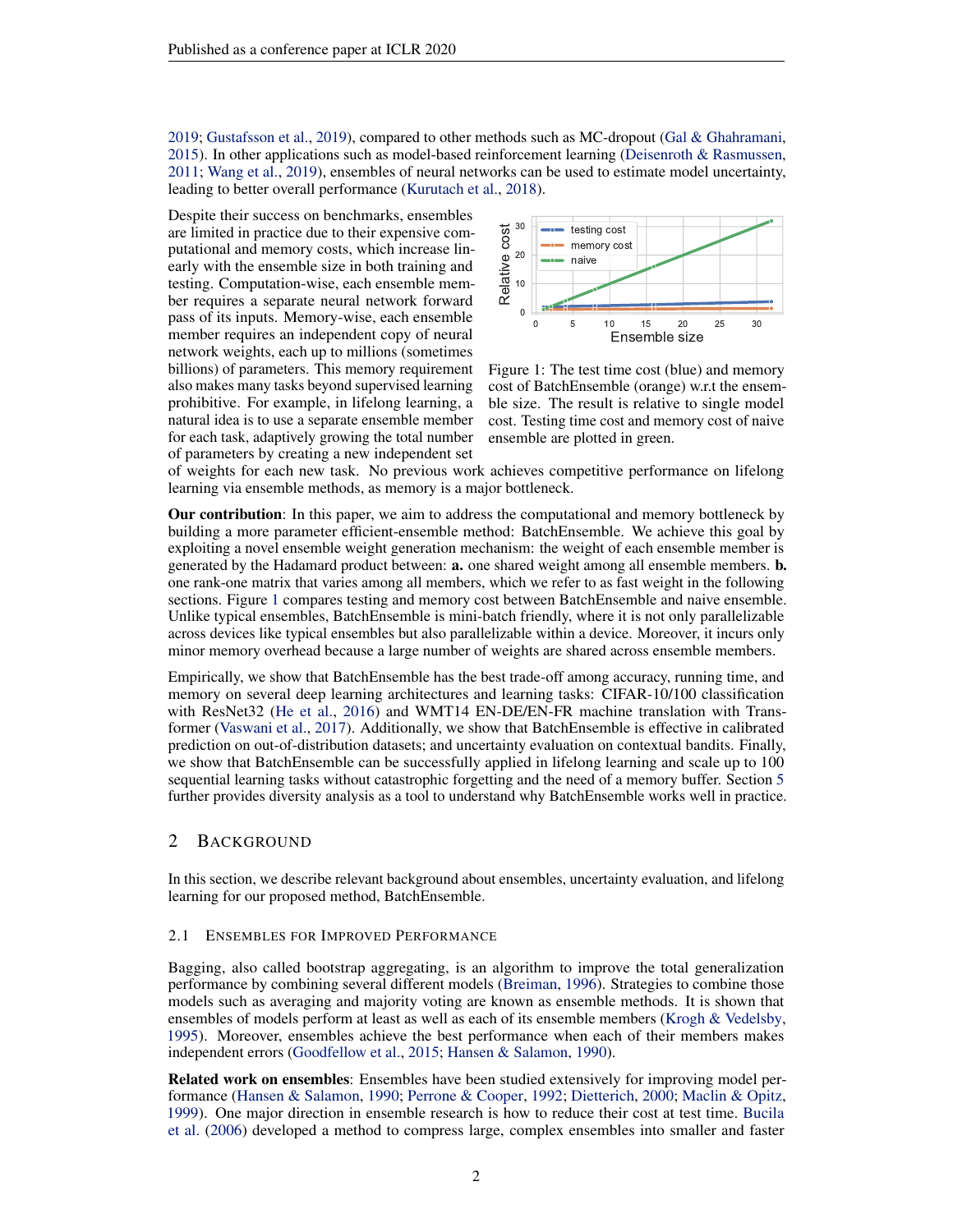models which achieve faster test time prediction. [Hinton et al.](#page-11-8) [\(2015\)](#page-11-8) developed the above approach further by distilling the knowledge in an ensemble of models into one single neural network. Another major direction in ensemble research is how to reduce their cost at training time. [Xie et al.](#page-12-2) [\(2013\)](#page-12-2) forms ensembles by combining the output of networks within a number of training checkpoints, named Horizontal Voting Vertical Voting and Horizontal Stacked Ensemble. Additionally, models trained with different regularization and augmentation can be used as ensemble to achieve better performance in semi-supervised learning [\(Laine & Aila,](#page-11-9) [2017\)](#page-11-9). More recently, [Huang et al.](#page-11-3) [\(2017\)](#page-11-3) proposed Snapshot ensemble, in which a single model is trained by cyclic learning rates [\(Loshchilov](#page-11-10) [& Hutter,](#page-11-10) [2016;](#page-11-10) [Smith,](#page-12-5) [2015\)](#page-12-5) so that it is encouraged to visit multiple local minima. Those local minima solutions are then used as ensemble members. [Garipov et al.](#page-10-12) [\(2018\)](#page-10-12) proposed fast geometric ensemble where it finds modes that can be connected by simple curves, and each mode can taken as one ensemble member. The aforementioned works are complementary to BatchEnsemble, and one could potentially combine these techniques to achieve better performance. BatchEnsemble is efficient in both computation (including training and testing) and memory, along with a minimal change to the current training scheme such as learning rate schedule. For example, the need of cyclic learning rates in Snapshot Ensemble makes it incompatible to Transformer [\(Vaswani et al.,](#page-12-4) [2017\)](#page-12-4) which requires a warm-up and inverse square root learning rate.

Explicit ensembles are expensive so another line of work lies on what so-called "implicit" ensembles. For example, Dropout [\(Srivastava et al.,](#page-12-6) [2014\)](#page-12-6) can be interpreted as creating an exponential number of weight-sharing sub-networks, which are implicitly ensembled in test time prediction [\(Warde-Farley](#page-12-7) [et al.,](#page-12-7) [2014\)](#page-12-7). MC-dropout can be used for uncertainty estimates [\(Gal & Ghahramani,](#page-10-5) [2015\)](#page-10-5). Implicit ensemble methods are generally cost-free in training and testing.

#### 2.2 ENSEMBLES FOR IMPROVED UNCERTAINTY

Several measures have been proposed to assess the quality of uncertainty estimates, such as calibration [\(Dawid,](#page-10-13) [1982;](#page-10-13) [Degroot & Fienberg,](#page-10-14) [1983\)](#page-10-14). Another important metric is the generalization of predictive uncertainty estimates to out-of-distribution datasets [\(Hendrycks & Dietterich,](#page-10-15) [2019\)](#page-10-15). The contextual bandits task was recently proposed to evaluate the quality of predictive uncertainty, where maximizing reward is of direct interest [\(Riquelme et al.,](#page-12-8) [2018\)](#page-12-8); and which requires good uncertainty estimates in order to balance exploration and exploitation.

Although deep neural networks achieve state-of-the-art performance on a variety of tasks, their predictions are often poorly calibrated [\(Guo et al.,](#page-10-16) [2017\)](#page-10-16). Bayesian neural networks [\(Hinton & Neal,](#page-11-11) [1995\)](#page-11-11), which posit a distribution over the weights rather than a point estimate, are often used for model uncertainty [\(Dusenberry et al.,](#page-10-17) [2019\)](#page-10-17). However, they require modifications to the traditional neural network training scheme. Deep ensembles have been proposed as a simple and scalable alternative, and have been shown to make well-calibrated uncertainty estimates [\(Lakshminarayanan et al.,](#page-11-5) [2017\)](#page-11-5). More recently, [Ovadia et al.](#page-11-6) [\(2019\)](#page-11-6) and [Gustafsson et al.](#page-10-4) [\(2019\)](#page-10-4) independently benchmarked existing methods for uncertainty modelling on a broad range of datasets and architectures, and observed that ensembles tend to outperform variational Bayesian neural networks in terms of both accuracy and uncertainty, particularly on OOD datasets. [Fort et al.](#page-10-3) [\(2019\)](#page-10-3) investigates the loss landscape and postulates that variational methods only capture local uncertainty whereas ensembles explore different global modes. It explains why deep ensembles generally perform better.

#### 2.3 LIFELONG LEARNING

In lifelong learning, the model trains on a number of tasks in a sequential (online) order, without access to entire previous tasks' data [\(Thrun,](#page-12-9) [1998;](#page-12-9) [Zhao & Schmidhuber,](#page-13-0) [1996\)](#page-13-0). One core difficulty of lifelong learning is "catastrophic forgetting": neural networks tend to forget what it has learnt after training on the subsequent tasks [\(McCloskey,](#page-11-12) [1989;](#page-11-12) [French,](#page-10-18) [1999\)](#page-10-18). Previous work on alleviating catastrophic forgetting can be divided into two categories.

In the first category, updates on the current task are regularized so that the neural network does not forget previous tasks. Elastic weight consolidation (EWC) applies a penalty on the parameter update based on the distance between the parameters for the new and the old task using the Fisher information metric [\(Kirkpatrick et al.,](#page-11-13) [2016\)](#page-11-13). Other methods maintain a memory buffer that stores a number of data points from previous tasks. For example, gradient episodic memory approach penalizes the gradient on the current task so that it does not increase the loss of examples in the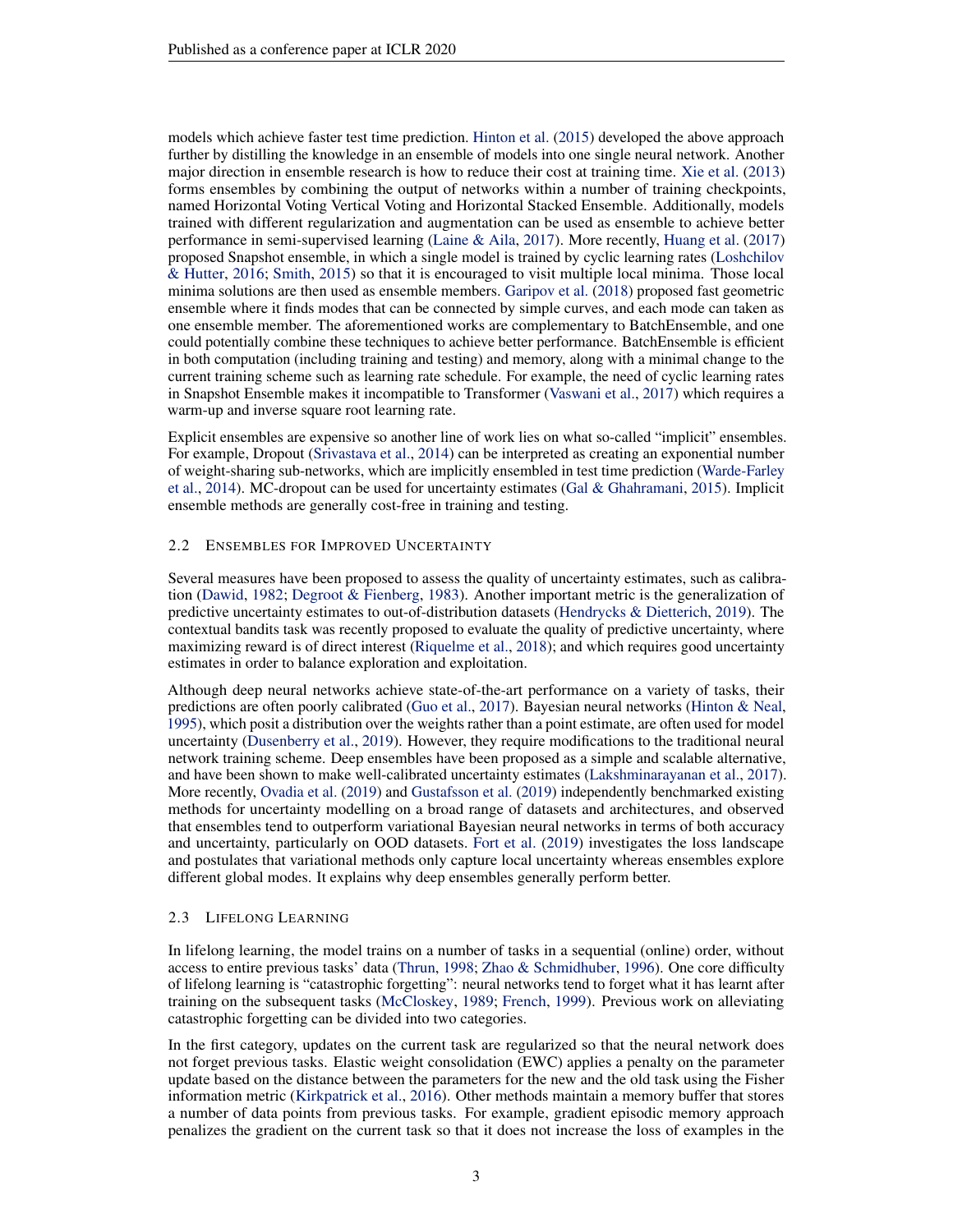memory buffer [\(Lopez-Paz & Ranzato,](#page-11-14) [2017;](#page-11-14) [Chaudhry et al.,](#page-10-19) [2018\)](#page-10-19). Another approach combines experience replay algorithms with lifelong learning [\(Rolnick et al.,](#page-12-10) [2018;](#page-12-10) [Riemer et al.,](#page-12-11) [2018\)](#page-12-11).

In the second category, one increases model capacity as new tasks are added. For example, progressive neural networks (PNN) copy the entire network for the previous task and add new hidden units when adopting to a new task [\(Rusu et al.,](#page-12-12) [2016\)](#page-12-12). This prevents forgetting on previous tasks by construction (the network on previous tasks remains the same). However, it leads to significant memory consumption when faced with a large number of lifelong learning tasks. Some following methods expand the model in a more parameter efficient way at the cost of introducing an extra learning task and not entirely preventing forgetting. [Yoon et al.](#page-13-1) [\(2017\)](#page-13-1) applies group sparsity regularization to efficiently expand model capacity; Xu  $\&$  Zhu [\(2018\)](#page-12-13) learns to search for the best architectural changes by carefully designed reinforcement learning strategies.

## 3 METHODS

As described above, ensembles suffer from expensive memory and computational costs. In this section, we introduce BatchEnsemble, an efficient way to ensemble deep neural networks.

#### <span id="page-3-1"></span>3.1 BATCHENSEMBLE

In this section, we introduce how to ensemble neural networks in an efficient way. Let W be the weights in a neural network layer. Denote the input dimension as  $m$  and the output dimension as n, i.e.  $W \in \mathbb{R}^{m \times n}$ . For ensemble, assuming the ensemble size is M and each ensemble member has weight matrix  $\overline{W}_i$ . Each ensemble member owns a tuple of trainable vectors  $r_i$  and  $s_i$  which share the same dimension as input and output (m and n) respectively, where i ranges from 1 to M. Our algorithm generates a family of ensemble weights  $\overline{W}_i$  by the following:

<span id="page-3-2"></span>
$$
\overline{W}_i = W \circ F_i, \text{ where } F_i = r_i s_i^{\top}, \quad (1)
$$

For each training example in the mini-batch, it receives an ensemble weight  $\overline{W}_i$  by elementwise multiplying  $W$ , which we refer to as "slow weights", with a rank-one matrix  $F_i$ , which we refer to as "fast weights." The subscript  $i$  represents the selection of ensemble member. Since W is shared across ensemble members, we term it as "shared weight" in the following paper. Figure [2](#page-3-0) visualizes BatchEnsemble. Rather than modulating the weight matrices, one can also modulate the neural networks' intermediate features, which achieves promising performance in visual reasoning tasks [\(Perez et al.,](#page-11-15) [2017\)](#page-11-15).

<span id="page-3-0"></span>

Figure 2: An illustration on how to generate the ensemble weights for two ensemble members.

Vectorization: We show how to make the above ensemble weight generation mechanism parallelizable within a device, i.e., where one computes a forward pass with respect to multiple ensemble members in parallel. This is achieved by manipulating the matrix computations for a mini-batch [\(Wen](#page-12-14) [et al.,](#page-12-14) [2018\)](#page-12-14). Let x denote the activations of the incoming neurons in a neural network layer. The next layer's activations are given by:

$$
y_n = \phi\left(\overline{W}_i^\top x_n\right) \tag{2}
$$

$$
= \phi\left( \left( W \circ r_i s_i^{\top} \right)^{\top} x_n \right) \tag{3}
$$

$$
= \phi\left(\left(W^{\top}(x_n \circ r_i)\right) \circ s_i\right),\tag{4}
$$

where  $\phi$  denotes the activation function and the subscript n represents the index in the mini-batch. The output represents next layer's activations from the  $i^{th}$  ensemble member. To vectorize these computations, we define matrices R and S whose rows consist of the vectors  $r_i$  and  $s_i$  for all examples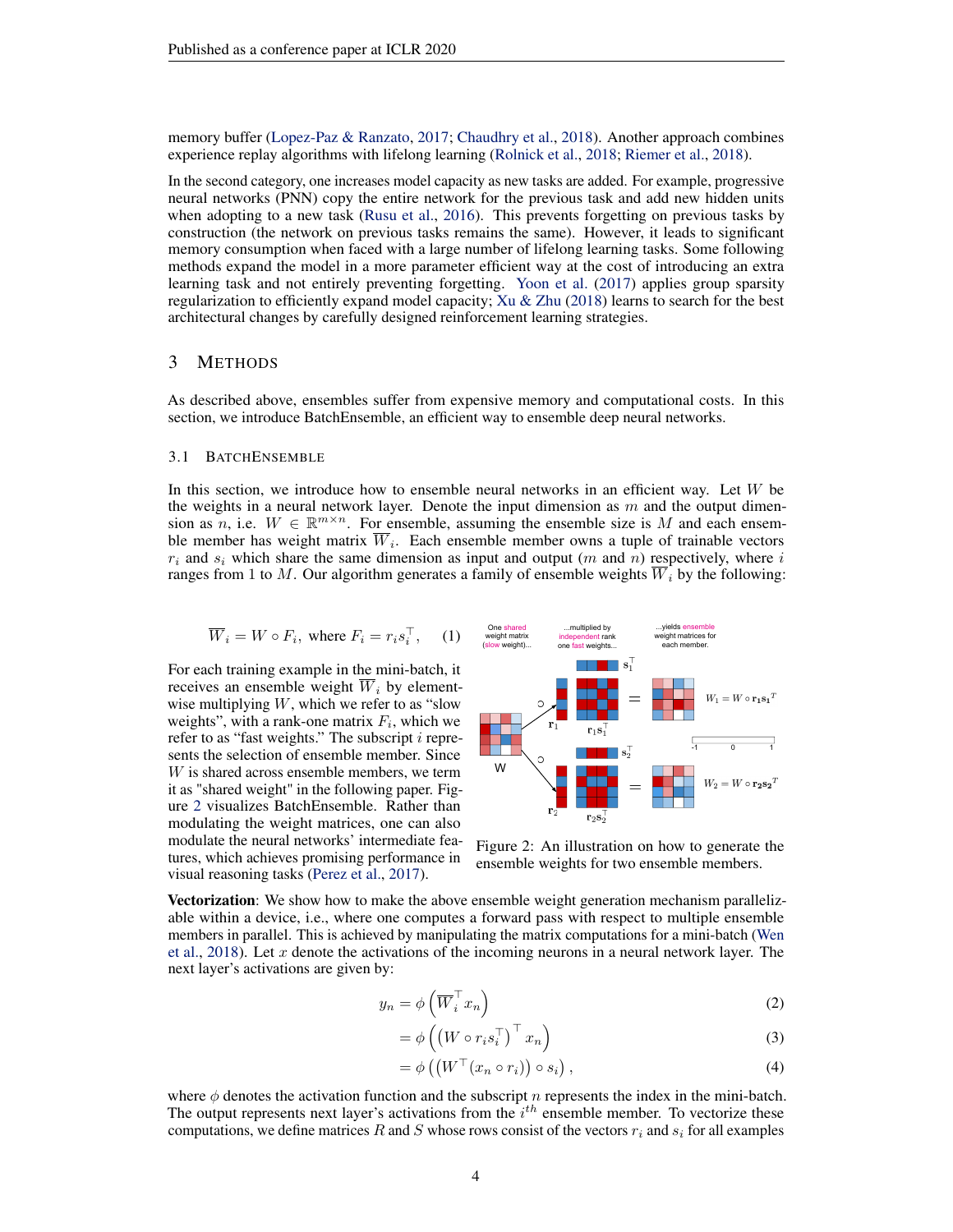in the mini-batch. The above equation is vectorized as:

<span id="page-4-0"></span>
$$
Y = \phi\left(\left(\left(X \circ R\right)W\right) \circ S\right). \tag{5}
$$

where  $X$  is the mini-batch input. By computing Eqn. [5,](#page-4-0) we can obtain the next layer's activations for each ensemble member in a mini-batch friendly way. This allows us to take full advantage of parallel accelerators to implement the ensemble efficiently. To match the input and the ensemble weight, we can divide the input mini-batch into  $M$  sub-batches and each sub-batch receives ensemble weight  $W_i, i = \{1, \ldots, M\}.$ 

Ensembling During Testing: In our experiments, we take the average of predictions of each ensemble member. Suppose the test batch size is  $B$  and there are  $M$  ensemble members. To achieve an efficient implementation, one repeats the input mini-batch  $M$  times, which leads to an effective batch size  $B \cdot M$ . This enables all ensemble members to compute the output of the same B input data points in a single forward pass. It eliminates the need to calculate the output of each ensemble member sequentially and therefore reduces the ensemble's computational cost.

#### 3.2 COMPUTATIONAL COST

The only extra computation in BatchEnsemble over a single neural network is the Hadamard product, which is cheap compared to matrix multiplication. Thus, BatchEnsemble incurs almost no additional computational overhead (Figure [1\)](#page-1-0).<sup>[2](#page-0-0)</sup> One limitation of BatchEnsemble is that if we keep the minibatch size the same as single model training, each ensemble member gets only a portion of input data. In practice, the above issue can be remedied by increasing the batch size so that each ensemble member receives the same amount of data as ordinary single model training. Since BatchEnsemble is parallelizable within a device, increasing the batch size incurs almost no computational overhead in both training and testing stages on the hardware that can fully utilize large batch size. Moreover, when increasing the batch size reaches its diminishing return regime, BatchEnsemble can still take advantage from even larger batch size by increasing the ensemble size.

The only memory overhead in BatchEnsemble is the set of vectors,  $\{r_1, \ldots, r_m\}$  and  $\{s_1, \ldots, s_m\}$ , which are cheap to store compared to the weight matrices. By eliminating the need to store full weight matrices of each ensemble member, BatchEnsemble has almost no additional memory cost. For example, BatchEnsemble of ResNet-32 of size 4 incurs 10% more parameters while naive ensemble incurs 3X more.

#### 3.3 BATCHENSEMBLE AS AN APPROACH TO LIFELONG LEARNING

The significant memory cost of ensemble methods limits its application to many real world learning scenarios such as multi-task learning and lifelong learning, where one might apply an independent copy of the model for each task. This is not the case with BatchEnsemble. Specifically, consider a total of T tasks arriving in sequential order. Denote  $D_t = (x_i, y_i, t)$  as the training data in task t where  $t \in \{1, 2, \ldots, T\}$  and i is the index of the data point. Similarly, denote the test data set as  $\mathcal{T}_t = (x_i, y_i, t)$ . At test time, we compute the average performance on  $\mathcal{T}_t$  across all tasks seen so far as the evaluation metric. To extend BatchEnsemble to lifelong learning, we compute the neural network prediction in task t with weight  $\overline{W}_t = W \circ (r_t s_t^{\top})$  in task t. In other words, each ensemble member is in charge of one lifelong learning task. For the training protocol, we train the shared weight W and two fast weights  $r_1$ ,  $s_1$  on the first task,

$$
\min_{W,s_1,r_1} L_1(W,s_1,r_1;D_1),\tag{6}
$$

where  $L_1$  is the objective function in the first task such as cross-entropy in image classification. On a subsequent task  $t$ , we only train the relevant fast weights  $r_t$ ,  $s_t$ .

$$
\min_{s_t, r_t} L_t(s_t, r_t; D_t). \tag{7}
$$

BatchEnsemble shares similar advantages as progressive neural networks (PNN): it entirely prevents catastrophic forgetting as the model for previously seen tasks remains the same. This removes

<sup>&</sup>lt;sup>2</sup>In Figure [1,](#page-1-0) note the computational overhead of BatchEnsemble at the ensemble size 1 indicates the additional cost of Hadamard products.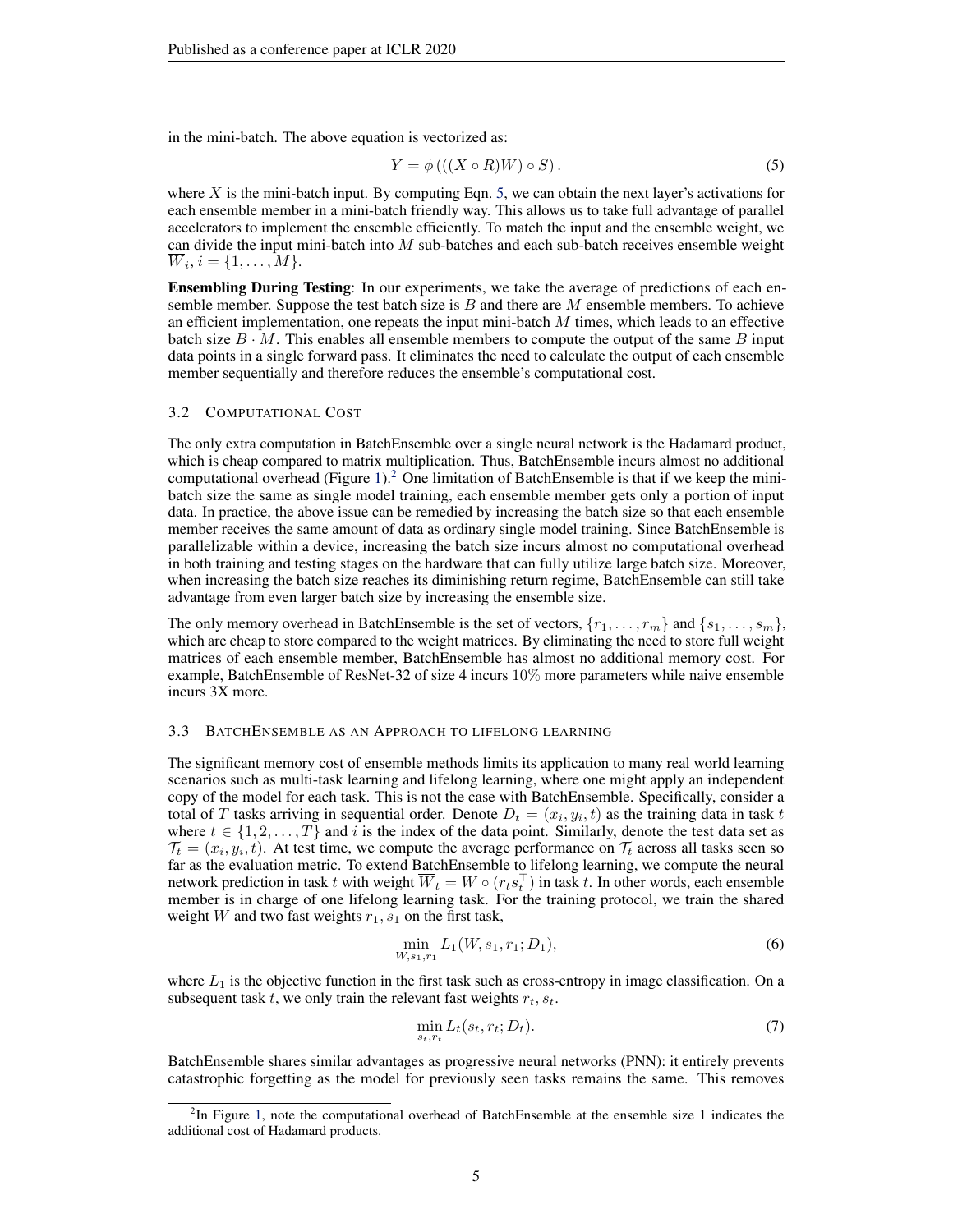|               | Vanilla | BatchE DEN |      | <b>PNN</b> | RCL   |
|---------------|---------|------------|------|------------|-------|
| Computational |         | 1.11       | 9.58 | 1.12       | 26.41 |
| Memory        |         | 1.10       | 5.31 | 4.16       | 2.52  |

<span id="page-5-1"></span>Table 1: Computational and memory costs on Split-CIFAR100 on LeNet. Numbers are relative to vanilla neural network.

the need of storing any data from previous task. In addition, BatchEnsemble has significantly less memory consumption than PNN as only fast weights are trained to adapt to a new task. Therefore, BatchEnsemble can easily scale to up to 100 tasks as we showed in Section [4.1](#page-5-0) on split ImageNet. Another benefit of BatchEnsemble is that if future tasks arrive in parallel rather than sequential order, one can train on all the tasks at once (see Section [3.1\)](#page-3-1). We are not aware of any other lifelong learning methods can achieve this.

Limitations: BatchEnsemble is one step toward toward a full lifelong learning agent that is both immune to catastrophic forgetting and parameter-efficient. On existing benchmarks like split-CIFAR and split-ImageNet, Section [4.1](#page-5-0) shows that BatchEnsemble's rank-1 perturbation per layer provides enough expressiveness for competitive state-of-the-art accuracies. However, one limitation of BatchEnsemble is that only rank-1 perturbations are fit to each lifelong learning task and thus the model's expressiveness is a valid concern when each task is significantly varied. Another limitation is that the shared weight is only trained on the first task. This implies that only information learnt for the first task can transfer to subsequent tasks. There is no explicit transfer, for example, between the second and third tasks. One solution is to enable lateral connections to features extracted by the weights of previously learned tasks, as done in PNN. However, we found that no lateral connections were needed for Split-CIFAR100 and Split-ImageNet. Therefore we leave the above solution to future work to further improve BatchEnsemble for lifelong learning.

Computational cost compared to other methods: Dynamically expandable networks [\(Yoon et al.,](#page-13-1)  $2017$ ) and reinforced continual learning [\(Xu & Zhu,](#page-12-13)  $2018$ ) are two recently proposed lifelong learning methods that achieve competitive performance. These two methods can be seen as an improved version progressive neural network (PNN) [\(Rusu et al.,](#page-12-12) [2016\)](#page-12-12) in terms of memory efficiency. As shown in [Xu & Zhu](#page-12-13) [\(2018\)](#page-12-13), all three methods result to similar accuracy measure in Split-CIFAR100 task. Therefore, among three evaluation metrics (accuracy, forgetting and cost), we only compare the accuracy of BatchEnsemble to PNN in Section [4.1](#page-5-0) and compare the cost in this section. We first compute the cost relative to PNN on Split-CIFAR100 on LeNet and then compute the rest of the numbers base on what were reported in Xu  $&$  Zhu [\(2018\)](#page-12-13). Notice that PNN has no much computational overhead on Split-CIFAR100 because the number of total tasks is limited to 10. Even on the simple setup above, BatchEnsemble gives the best computational and memory efficiency. BatchEnsemble leads to more lower costs on large lifelong learning tasks such as Split-ImageNet.

## <span id="page-5-2"></span>4 EXPERIMENTS

Section [4.1](#page-5-0) first demonstrates BatchEnsemble's effectiveness as an alternative approach to lifelong learning on Split-CIFAR and Split-ImageNet. Section [4.2](#page-6-0) and Section [4.3](#page-7-0) next evaluate BatchEnsemble on several benchmark datasets with common deep learning architectures, including image classification with ResNet [\(He et al.,](#page-10-7) [2016\)](#page-10-7) and neural machine translation with Transformer [\(Vaswani et al.,](#page-12-4) [2017\)](#page-12-4). Section [4.4](#page-8-0) demonstrates that BatchEnsemble can be used for calibrated prediction. Finally, we showcase its applications in uncertainty modelling in Appendix [C](#page-15-0) and Appendix [D.](#page-15-1) Detailed description of datasets we used is in Appendix [A.](#page-14-0) Implementation details are in Appendix [B.](#page-14-1)

#### <span id="page-5-0"></span>4.1 LIFELONG LEARNING

We showcase BatchEnsemble for lifelong learning on Split-CIFAR100 and Split-ImageNet. Split-CIFAR100 proposed in [Rebuffi et al.](#page-12-15) [\(2016\)](#page-12-15) is a harder lifelong learning task than MNIST permutations and MNIST rotations [\(Kirkpatrick et al.,](#page-11-13) [2016\)](#page-11-13), where one introduces a new set of classes upon the arrival of a new task. Each task consists of examples from a disjoint set of  $100/T$  classes assuming  $T$  tasks in total. To show that BatchEnsemble is able to scale to 100 sequential tasks, we also build our own Split-ImageNet dataset which shares the same property as Split-CIFAR100 except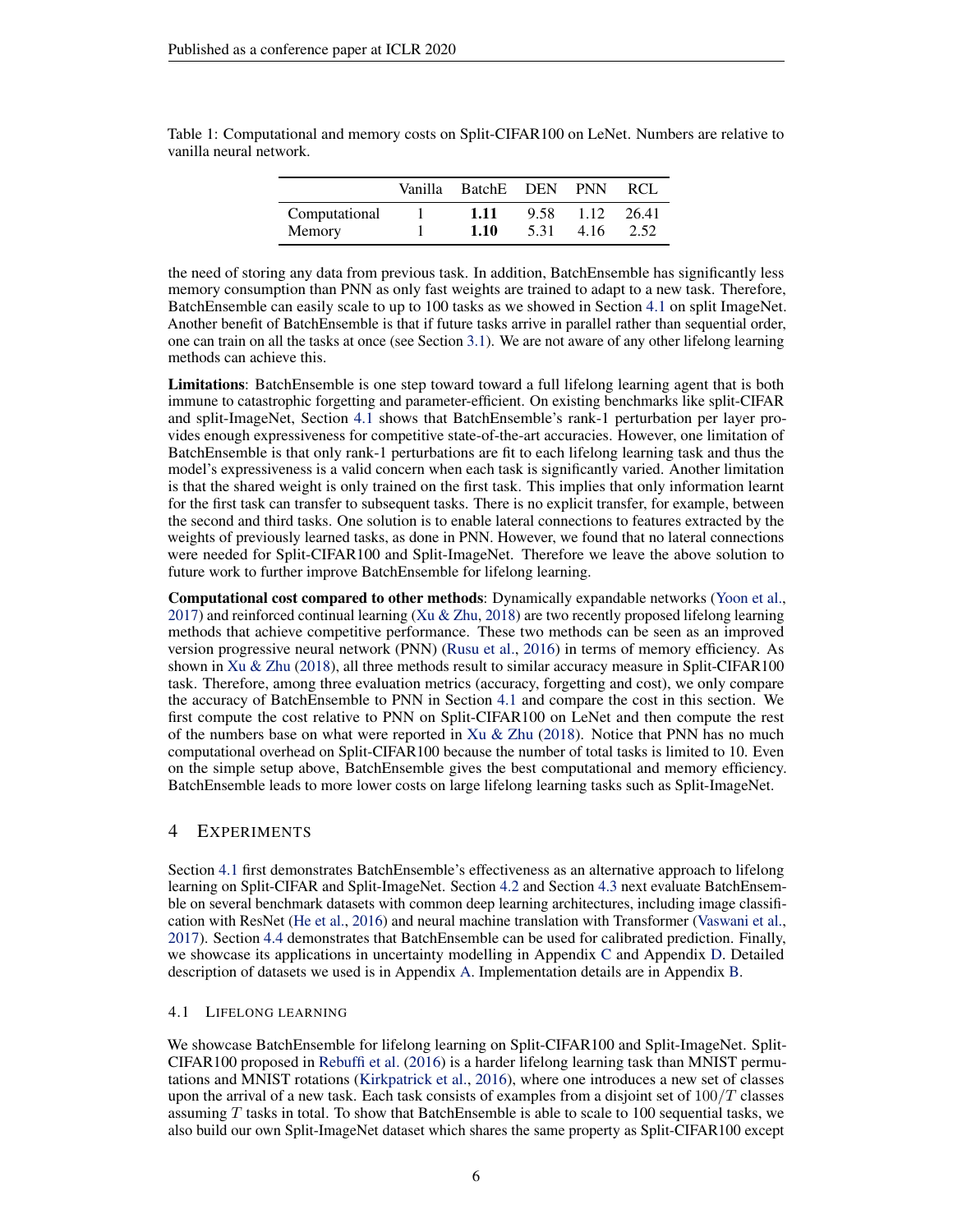<span id="page-6-1"></span>

(a) Averaged validation accuracy on Split-ImageNet (b) Various of measures on Split-CIFAR100

Figure 3: Performance for lifelong learning. (a): Validation accuracy for each Split-ImageNet task. Standard deviation is computed over 5 random seeds. (b): BatchEnsemble and several other methods on Split-CIFAR100. BatchEnsemble achieves the best trade-off among **Accuracy** ( $\uparrow$ ), **Forget** ( $\downarrow$ ), and **Time & Memory** ( $\downarrow$ ) costs. **VAN**: Vanilla neural network. **EWC**: Elastic weight consolidation [\(Kirkpatrick et al.,](#page-11-13) [2016\)](#page-11-13). PNN: Progressive neural network [\(Rusu et al.,](#page-12-12) [2016\)](#page-12-12). BN-Tuned: Fine tuning Batch Norm layer per subsequent tasks. BatchE: BatchEnsemble. Upperbound: Individual ResNet-50 per task.

more classes (and thus more tasks) and higher image resolutions are involved. More details about these two lifelong learning datasets are provided in Appendix [A.](#page-14-0)

We consider  $T = 20$  tasks on Split-CIFAR100, following the setup of [Lopez-Paz & Ranzato](#page-11-14) [\(2017\)](#page-11-14). We used ResNet-18 with slightly fewer number of filters across all convolutional layers. Note that for the purpose of making use of the task descriptor, we build a different final dense layer per task. We compare BatchEnsemble to progressive neural networks (PNN) [\(Rusu et al.,](#page-12-12) [2016\)](#page-12-12), vanilla neural networks, and elastic weight consolidation (EWC) on Split-CIFAR100. [Xu & Zhu](#page-12-13) [\(2018\)](#page-12-13) reported similar accuracies among DEN [\(Yoon et al.,](#page-13-1) [2017\)](#page-13-1), RCL [\(Xu & Zhu,](#page-12-13) [2018\)](#page-12-13) and PNN. Therefore we compare accuracy only to PNN which has an official implementation and only compare computational and memory costs to DEN and RCL in Table [1.](#page-5-1)

Figure [3b](#page-6-1) displays results on Split-CIFAR100 over three metrics including accuracy, forgetting, and cost. The accuracy measures the average validation accuracy over total 20 tasks after lifelong learning ends. Average forgetting over all tasks is also presented in Figure [3b.](#page-6-1) Forgetting on task  $t$  is measured by the difference between accuracy of task  $t$  right after training on it and at the end of lifelong learning. It measures the degree of catastrophic forgetting. As showed in Figure [3b,](#page-6-1) BatchEnsemble achieves comparable accuracy as PNN while having 4X speed-up and 50X less memory consumption. It also preserves the no-forgetting property of PNN. Therefore BatchEnsemble has the best trade-off among all compared methods.

For Split-ImageNet, we consider  $T = 100$  tasks and apply ResNet-50 followed by a final linear classifier per task. The parameter overhead of BatchEnsemble on Split-ImageNet over 100 sequential tasks is 20%: the total number of parameters is 30M v.s. 25M (vanilla ResNet-50). PNN is not capable of learning 100 sequential tasks due to the significant memory consumption; other methods noted above have also not shown results at ImageNet scale. Therefore we adopt two of our baselines. The first baseline is "BN-Tuned", which fine-tunes batch normalization parameters per task and which has previously shown strong performance for multi-task learning [\(Mudrakarta et al.,](#page-11-16) [2018\)](#page-11-16). To make a fair comparison, we augment the number of filters in BN-Tuned so that both methods have the same number of parameters. The second baseline is a naive ensemble which trains an individual ResNet-50 per task. This provides a rough upper bound on the BatchEnsemble's expressiveness per task. Note BatchEnsemble and both baselines are immune to catastrophic forgetting. So we consider validation accuracy on each subsequent task as evaluation metric. Figure [3a](#page-6-1) shows that BatchEnsemble outperforms BN-Tuned consistently. This demonstrates that BatchEnsemble is a practical method for lifelong learning that scales to a large number of sequential tasks.

#### <span id="page-6-0"></span>4.2 MACHINE TRANSLATION

In this section, we evaluate BatchEnsemble on the Transformer [\(Vaswani et al.,](#page-12-4) [2017\)](#page-12-4) and the large-scale machine translation tasks WMT14 EN-DE/EN-FR. We apply BatchEnsemble to all self-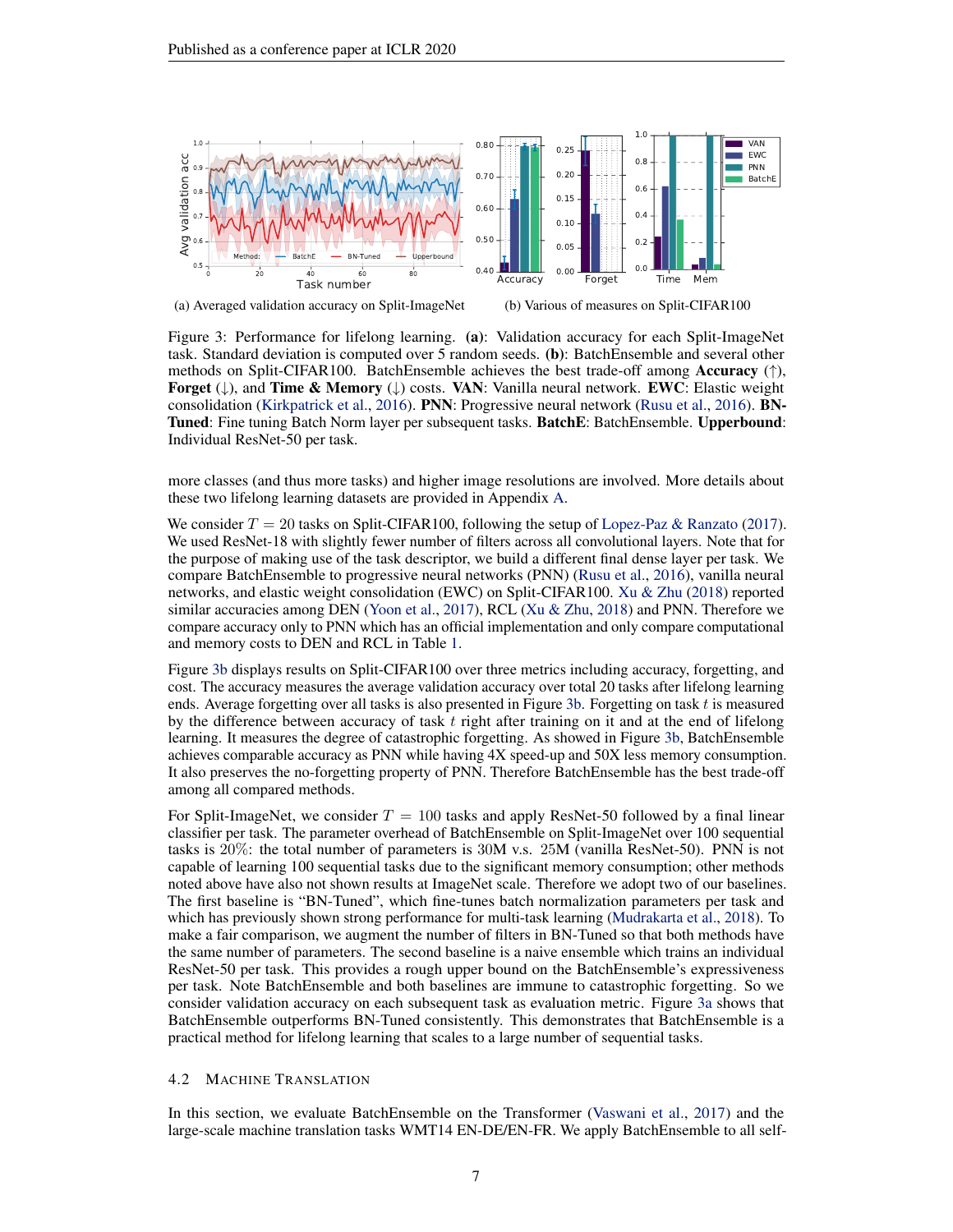<span id="page-7-1"></span>

Figure 4: Comparison between BatchEnsemble and single model on WMT English-German and English-French. Training stops after the model reaches targeted validation perplexity. BatchEnsemble gives a faster convergence by taking the advantage of multiple models. (a): Validation loss of WMT16 English-German task. (b): Validation loss of WMT14 English-French task. Big: Tranformer big model. Base: Transformer base model. BE: BatchEnsemble. Single: Single model.

attention layers with an ensemble size of 4. The ensemble in a self-attention layer can be interpreted as each ensemble member keeps their own attention mechanism and makes independent decisions. We conduct our experiments on WMT16 English-German dataset and WMT14 English-French dataset with Transformer base (65M parameters) and Transformer big (213M parameters). We maintain exactly the same training scheme and hyper-parameters between single Transformer model and BatchEnsemble Transformer model.

As the result shown in Figure [4,](#page-7-1) BatchEnsemble achieves a much faster convergence than a single model. Big BatchEnsemble Transformer is roughly 1.5X faster than single big Transformer on WMT16 English-German. In addition, the BatchEnsemble Transformer also gives a lower validation perplexity than big Transformer (Table [2\)](#page-7-2). This suggests that BatchEnsemble is promising for bigger Transformer models. We also compared BatchEnsemble

<span id="page-7-2"></span>Table 2: Perplexity on Newstest2013 with big Transformer. BatchEnsemble with ensemble size 4.

|       | Single | MC-drop BatchE |      |
|-------|--------|----------------|------|
| EN-DE | 4.30   | 4.30           | 4.26 |
| EN-FR | 2.76   | 2.77           | 2.74 |

to dropout ensemble (MC-drop in Table [2\)](#page-7-2). Transformer single model itself uses dropout layers. We run multiple forward passes with different sampled dropout maskd during testing. The sample size is 16 which is already 16X more expensive than BatchEnsemble. As Table [2](#page-7-2) showed, dropout ensemble doesn't give better performance than single model. However, Appendix [B](#page-14-1) shows that while BatchEnemble's test BLEU score increases faster over the course of training, BatchEnsemble which gives lower validation loss does not achieve a better BLEU score over the single model.

#### <span id="page-7-0"></span>4.3 CLASSIFICATION

[2009\)](#page-11-17). We run our evaluation on ResNet32 [\(He](#page-10-7) [et al.,](#page-10-7) [2016\)](#page-10-7). To achieve 100% training accuracy on CIFAR100, we use 4X more filters than the standard ResNet-32. In this section, we compare to MC-dropout [\(Gal & Ghahramani,](#page-10-5) [2015\)](#page-10-5), which is also a memory efficient ensemble method. We add one more dense layer fol-

We evaluate BatchEnsemble on classification Table 3: Validation accuracy on ResNet32. En-tasks with CIFAR-10/100 dataset [\(Krizhevsky,](#page-11-17) semble with size 4. MC-drop stands for Dropout ensemble [\(Gal & Ghahramani,](#page-10-5) [2015\)](#page-10-5).

<span id="page-7-3"></span>

|      |       | Single MC-drop BatchE   NaiveE |       |       |
|------|-------|--------------------------------|-------|-------|
| C10  | 95.31 | 95.72                          | 95.94 | 96.30 |
| C100 | 78.32 | 78.89                          | 80.32 | 81.02 |

lowed by dropout before the final linear classifier so that the number of parameters of MC-dropout are the same as BatchEnsemble. Most hyper-parameters are shared across the single model, BatchEnsemble, and MC-dropout. More details about hyper-parameters are in Appendix [B.](#page-14-1) Note that we increase the training iterations for BatchEnsemble to reach its best performance because each ensemble member gets only a portion of input data.

We train both BatchEnsemble model and MC-dropout with 375 epochs on CIFAR-10/100, which is 50% more iterations than single model. Although the training duration is longer, BatchEnsemble is still significantly faster than training individual model sequentially. Another implementation that leads to the same performance is to increase the mini-batch size. For example, if we use 4X large minibatch size then there is no need to increase the training iterations. Table [3](#page-7-3) shows that BatchEnsemble reaches better accuracy than single model and MC-dropout. We also calculate the accuracy of naive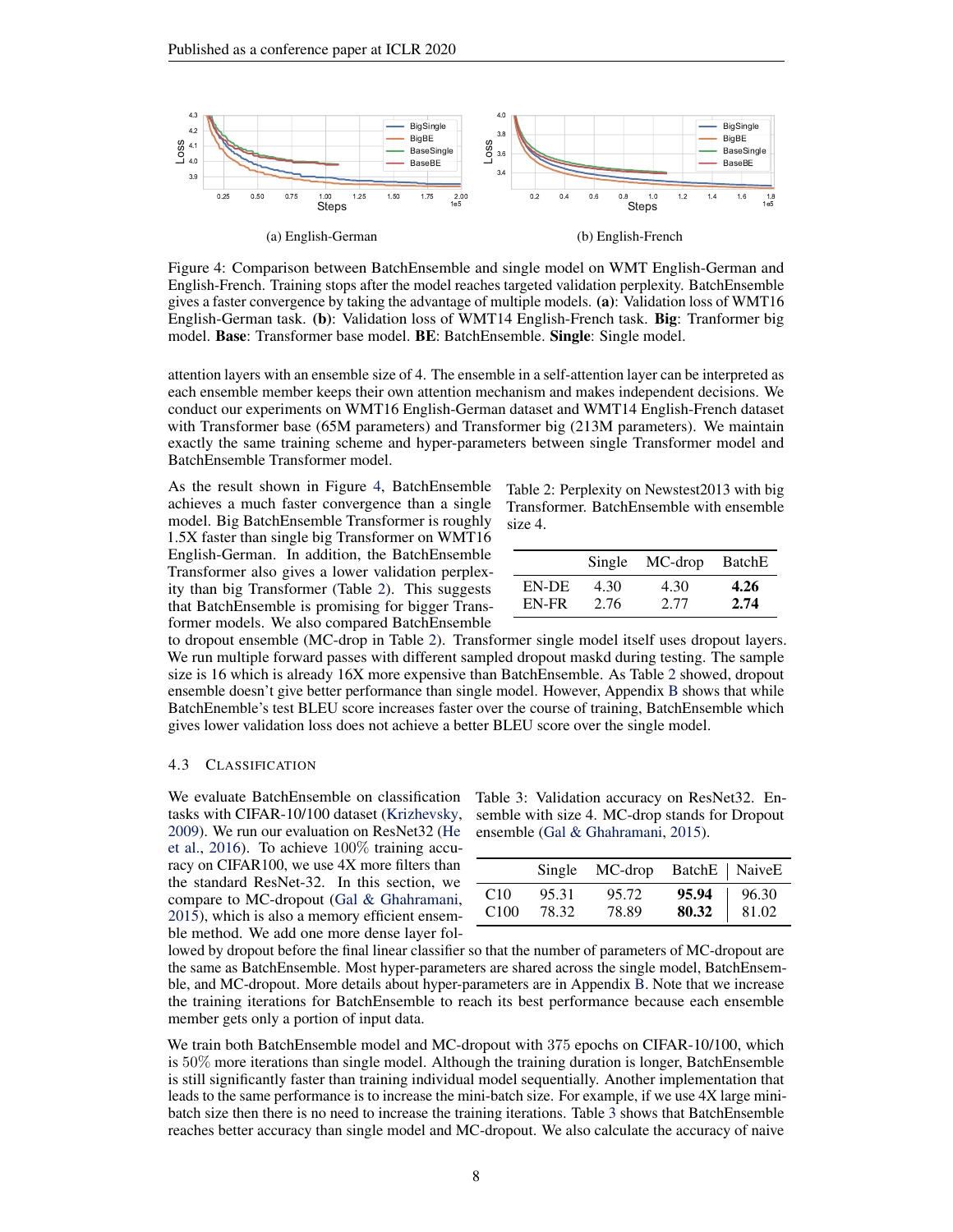<span id="page-8-1"></span>

Figure 5: Calibration on CIFAR-10 corruptions: boxplots showing a comparison of ECE under all types of corruptions on CIFAR-10. Each box shows the quartiles summarizing the results across all types of skew while the error bars indicate the min and max across different skew types. Ensemble/BatchEnsemble: Naive/Batch ensemble of 4 ResNet32x4 models. Dropout-8: Dropout ensemble with sample size 8. **BEDrop-8:** BatchEnsemble of 4 models + Dropout ensemble with sample size 8. A similar measurement can be found in [Ovadia et al.](#page-11-6) [\(2019\)](#page-11-6).

ensemble, whose members consist of individually trained single models. Its accuracy can be viewed as the upper bound of efficient ensembling methods. For fairness, we also compare BatchEnsemble to naive ensemble of small models in Appendix [F.](#page-18-0)

## <span id="page-8-0"></span>4.4 CALIBRATION ON CORRUPTED DATASET

In this section, we measure the calibrated prediction of BatchEnsemble on corrupted datasets. Other uncertainty modelling tasks such as contextual bandits are delegated to Appendix [C](#page-15-0) and Appendix [D.](#page-15-1)

Other than unseen classes, corruption is another type of out-of-distribution examples. It is common that the collected data is corrupted or mislabelled. Thus, measuring uncertainty modelling under corruption is practically meaningful. We want our model to preserve uncertainty or calibration in this case. In this section, we evaluate the calibration of different methods on recently proposed CIFAR-10 corruption dataset [\(Hendrycks & Dietterich,](#page-10-15) [2019\)](#page-10-15). The dataset consists of over 30 types of corruptions to the images. Notice that the corrupted dataset is used as a testset without training on it. Given the predictions on CIFAR-10 corruption, we can compare accuracy and calibration measure such as ECE loss for single neural network, naive ensemnble, and BatchEnsemble. [Ovadia](#page-11-6) [et al.](#page-11-6) [\(2019\)](#page-11-6) benchmarked a number of methods on CIFAR-10 corruption. Their results showed that naive ensemble achieves the best performance on both accuracy and ECE loss, outperforming other methods including dropout ensemble, temperature scaling and variational methods significantly. Dropout ensemble is the state-of-the-art memory efficient ensemble method.

The scope of this paper is on efficient ensembles. Thus, in this section, we mainly compare BatchEnsemble to dropout ensemble on CIFAR-10 corruption. Naive ensemble is also plotted as an upper bound of our method. As showed in Figure [5,](#page-8-1) BatchEnsemble and dropout ensemble achieve comparable accuracy on corrupted dataset on all skew intensities. Calibration is a more important metric than accuracy when the dataset is corrupted. We observed that BatchEnsemble achieves better average calibration than dropout as the skew intensity increases. Moreover, dropout ensemble requires multiple forward passes to get the best performance. [Ovadia et al.](#page-11-6) [\(2019\)](#page-11-6) used sample size 128 while we found no significant difference between sample size 128 and 8. Note that even for sample size is 8, it is 8X more expensive than BatchEnsemble in the testing time cost.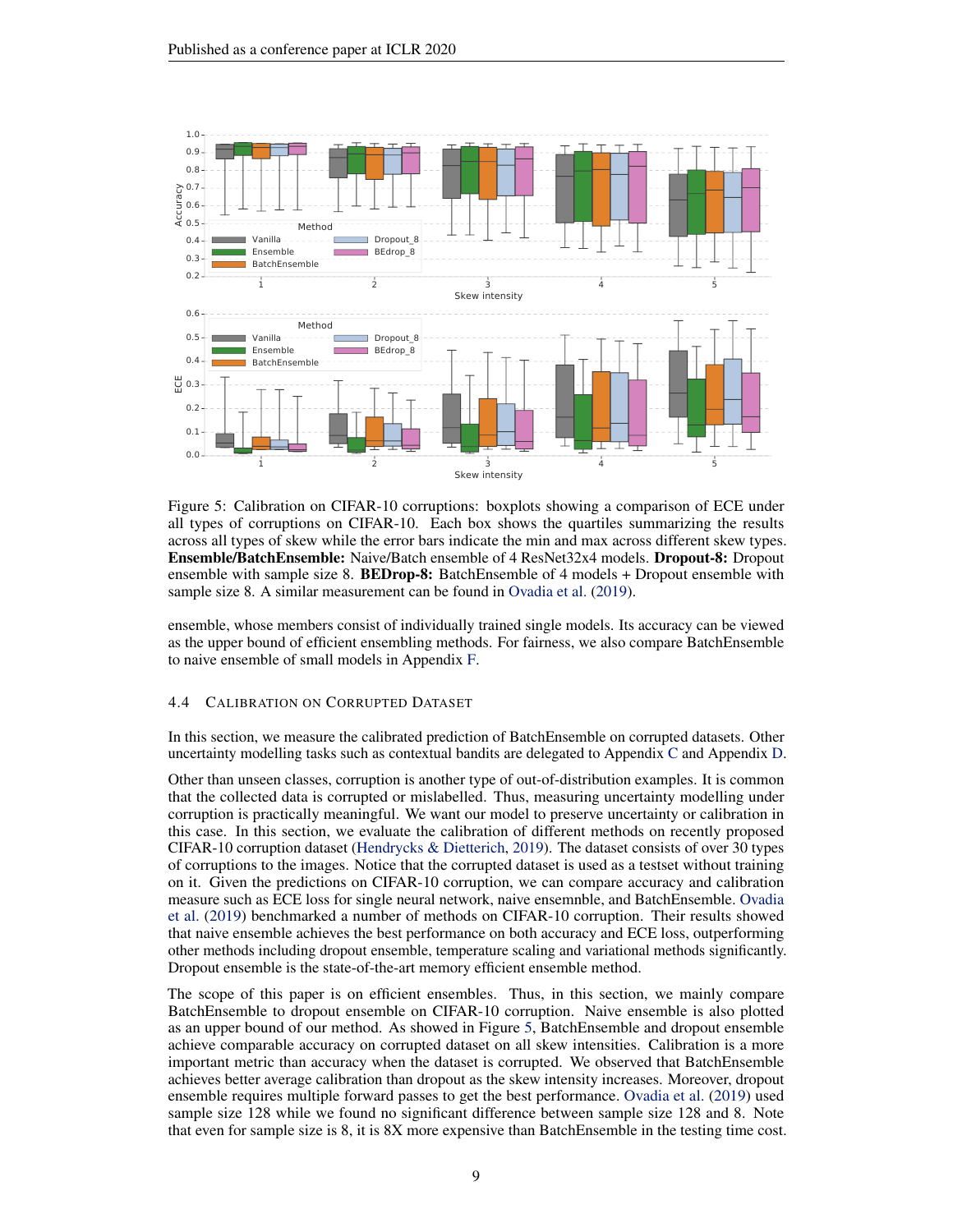Finally, we showed that combining BatchEnsemble and dropout ensemble leads to better accuracy and calibration. It is competitive to naive ensemble while keeping memory consumption efficient. It is also an evidence that BatchEnsemble is an orthogonal method to dropout ensemble; combining these two can potentially obtain better performance.

# <span id="page-9-0"></span>5 DIVERSITY ANALYSIS

As mentioned in Section [2,](#page-1-1) more diversity among ensembling members leads to better performance. Therefore, beyond accuracy and uncertainty metrics, we are particularly interested in how much diversity rank-1 perturbation provides. We compare BatchEnsemble to dropout ensemble and naive ensemble over the newly proposed diversity metric [\(Fort et al.,](#page-10-3) [2019\)](#page-10-3). The metric measures the disagreement among ensemble members on test set. We computed it over different amount of training data. See Appendix [E](#page-16-0) for details on diversity metric and plots.

In this section, we give an intuitive explanation of why BatchEnsemble leads to more diverse members with fewer training data. If only limited training data is available, the parameters of the neural network would remain close to their initialization after convergence. In the extreme case where only one training data point is available, the optimization quickly converges and most of the parameters are not updated. This suggests that the diversity of initialization entirely determines the diversity of ensembling system. Naive ensemble has fully independent random initializations. BatchEnsemble has peudo-independent random initializations. In comparison, all ensemble members of dropout ensemble share the same initialized parameters. Therefore, both naive ensemble and BatchEnsemble significantly outperform dropout ensemble in diversity with limited training data.

More importantly, Figure [8](#page-17-0) provides insightful advice on when BatchEnsemble achieves the best gain in practice. We observe that diversity of BatchEnsemble is comparable to naive ensemble when training data is limited. This explains why BatchEnsemble has higher gains on CIFAR-100 than CIFAR-10, because there are only 500 training points for each class on CIFAR-100 whereas 5000 on CIFAR-10. Thus, CIFAR-100 has more limited training data compared to CIFAR-10. Another implication is that BatchEnsemble can benefit more from heavily over-parameterized neural networks. The reason is that given the fixed amount of training data, increasing the number of parameters essentially converges to the case where the training data is limited. In practice, the best way to make full use of increasing computational power is to design deeper and wider neural networks. This suggests that BatchEnsemble benefits more from the development of computational power; because it has better gain on over-parameterized neural networks.

# 6 CONCLUSION

We introduced BatchEnsemble, an efficient method for ensembling and lifelong learning. BatchEnsemble can be used to improve the accuracy and uncertainty of any neural network like typical ensemble methods. More importantly, BatchEnsemble removes the computation and memory bottleneck of typical ensemble methods, enabling its successful application to not only faster ensembles but also lifelong learning on up to 100 tasks. We believe BatchEnsemble has great potential to improve in lifelong learning. Our work may serve as a starting point for a new research area.

# ACKNOWLEDGMENTS

YW was supported by University of Toronto Fellowship, Faculty of Arts And Science and Vector Scholarships in Artificial Intelligence (VSAI).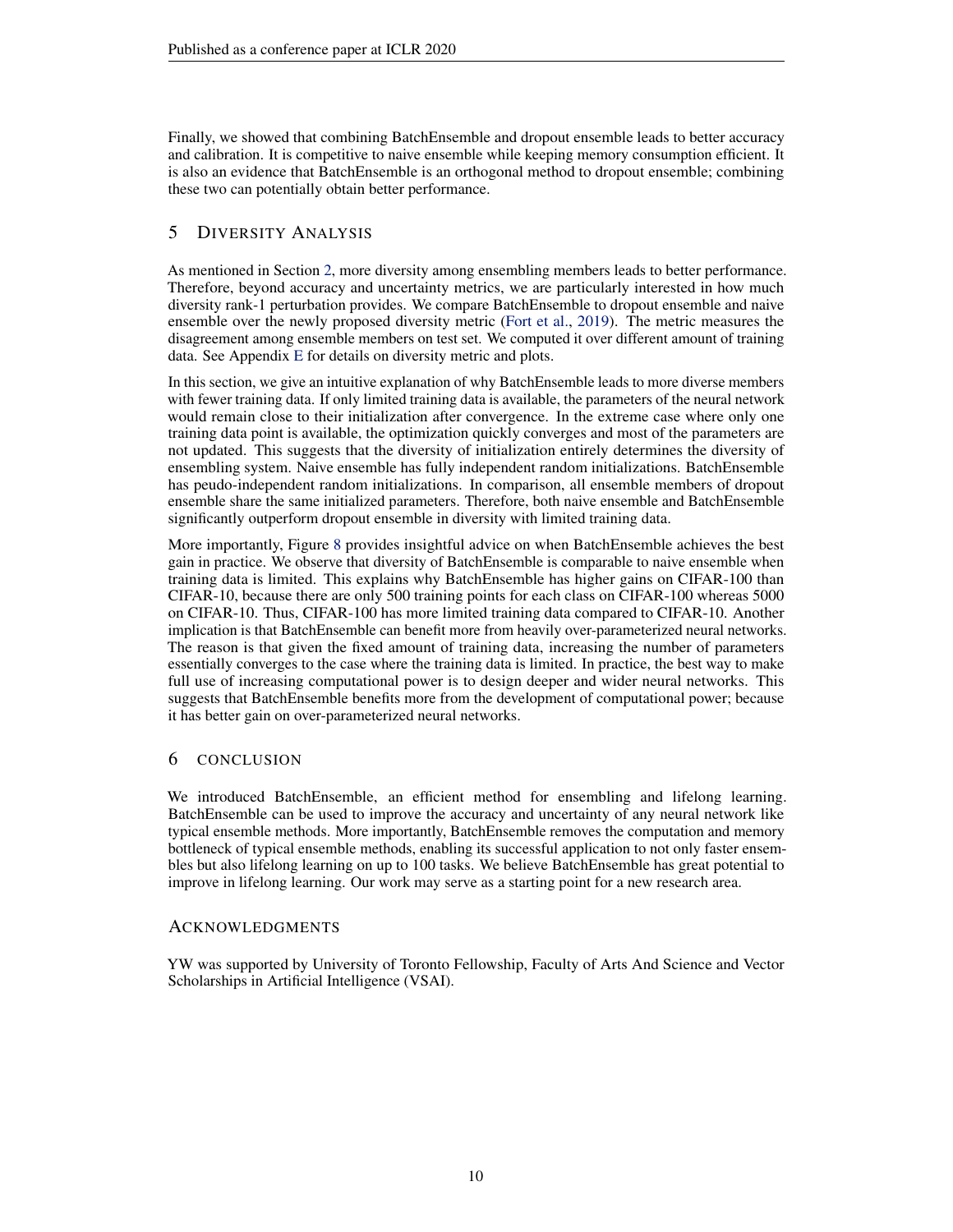## **REFERENCES**

- <span id="page-10-1"></span>Léon Bottou. Stochastic learning. In *Summer School on Machine Learning*, pp. 146–168. Springer, 2003.
- <span id="page-10-8"></span>Leo Breiman. Bagging predictors. *Machine Learning*, 24:123–140, 1996.
- <span id="page-10-20"></span>Denny Britz, Anna Goldie, Minh-Thang Luong, and Quoc V. Le. Massive exploration of neural machine translation architectures. *CoRR*, abs/1703.03906, 2017.
- <span id="page-10-11"></span>Cristian Bucila, Rich Caruana, and Alexandru Niculescu-Mizil. Model compression. In *KDD*, 2006.
- <span id="page-10-19"></span>Arslan Chaudhry, Marc'Aurelio Ranzato, Marcus Rohrbach, and Mohamed Elhoseiny. Efficient lifelong learning with A-GEM. *ArXiv*, abs/1812.00420, 2018.
- <span id="page-10-13"></span>A. Philip Dawid. The well-calibrated Bayesian. 1982.
- <span id="page-10-14"></span>Morris H. Degroot and Stephen E. Fienberg. The comparison and evaluation of forecasters. 1983.
- <span id="page-10-6"></span>Marc Peter Deisenroth and Carl E. Rasmussen. Pilco: A model-based and data-efficient approach to policy search. In *ICML*, 2011.
- <span id="page-10-21"></span>Jia Deng, Wei Dong, Richard Socher, Li-Jia Li, Kai Li, and Li Fei-Fei. ImageNet: A large-scale hierarchical image database. In *CVPR 2009*, 2009.
- <span id="page-10-10"></span>Thomas G. Dietterich. Ensemble methods in machine learning. In *Multiple Classifier Systems*, 2000.
- <span id="page-10-17"></span>Michael W Dusenberry, Dustin Tran, Edward Choi, Jonas Kemp, Jeremy Nixon, Ghassen Jerfel, Katherine Heller, and Andrew M Dai. Analyzing the role of model uncertainty for electronic health records. *arXiv preprint arXiv:1906.03842*, 2019.
- <span id="page-10-3"></span>Stanislav Fort, Huiyi Hu, and Balaji Lakshminarayanan. Deep ensembles: A loss landscape perspective. *ArXiv*, abs/1912.02757, 2019.
- <span id="page-10-18"></span>Robert M. French. Catastrophic forgetting in connectionist networks. *Trends in Cognitive Sciences*, 3:128–135, 1999.
- <span id="page-10-5"></span>Yarin Gal and Zoubin Ghahramani. Dropout as a Bayesian Approximation: Representing Model Uncertainty in Deep Learning. In *ICML*, 2015.
- <span id="page-10-12"></span>Timur Garipov, Pavel Izmailov, Dmitrii Podoprikhin, Dmitry P. Vetrov, and Andrew Gordon Wilson. Loss Surfaces, Mode Connectivity, and Fast Ensembling of DNNs. In *NeurIPS*, 2018.
- <span id="page-10-2"></span>Rong Ge, Furong Huang, Chi Jin, and Yang Yuan. Escaping from saddle points—online stochastic gradient for tensor decomposition. In *Conference on Learning Theory*, pp. 797–842, 2015.
- <span id="page-10-9"></span>Ian J. Goodfellow, Yoshua Bengio, and Aaron C. Courville. Deep learning. *Nature*, 521:436–444, 2015.
- <span id="page-10-16"></span>Chuan Guo, Geoff Pleiss, Yu Sun, and Kilian Q. Weinberger. On calibration of modern neural networks. In *ICML*, 2017.
- <span id="page-10-4"></span>Fredrik K. Gustafsson, Martin Danelljan, and Thomas B. Schön. Evaluating scalable Bayesian deep learning methods for robust computer vision. *ArXiv*, abs/1906.01620, 2019.
- <span id="page-10-0"></span>Lars Kai Hansen and Péter Salamon. Neural network ensembles. *IEEE Trans. Pattern Anal. Mach. Intell.*, 12:993–1001, 1990.
- <span id="page-10-7"></span>Kaiming He, Xiangyu Zhang, Shaoqing Ren, and Jian Sun. Deep residual learning for image recognition. *2016 IEEE Conference on Computer Vision and Pattern Recognition (CVPR)*, pp. 770–778, 2016.
- <span id="page-10-15"></span>Dan Hendrycks and Thomas Dietterich. Benchmarking neural network robustness to common corruptions and perturbations. In *International Conference on Learning Representations*, 2019. URL <https://openreview.net/forum?id=HJz6tiCqYm>.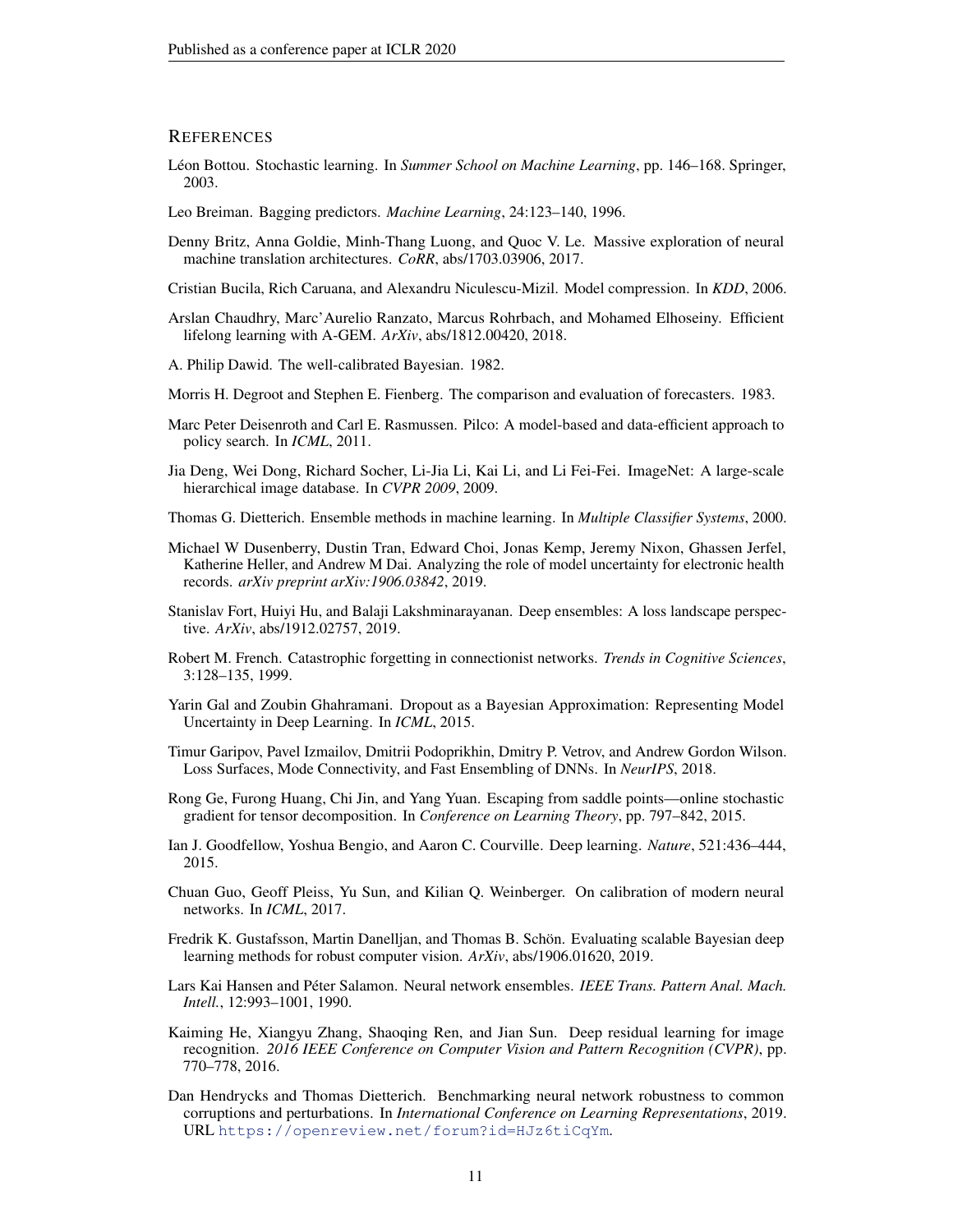<span id="page-11-11"></span>Geoffrey E. Hinton and Radford M. Neal. Bayesian learning for neural networks. 1995.

- <span id="page-11-8"></span>Geoffrey E. Hinton, Oriol Vinyals, and Jeffrey Dean. Distilling the knowledge in a neural network. *CoRR*, abs/1503.02531, 2015.
- <span id="page-11-18"></span>Gao Huang, Yu Sun, Zhuang Liu, Daniel Sedra, and Kilian Q. Weinberger. Deep networks with stochastic depth. In *ECCV*, 2016.
- <span id="page-11-3"></span>Gao Huang, Yixuan Li, Geoff Pleiss, Zhuang Liu, John E. Hopcroft, and Kilian Q. Weinberger. Snapshot Ensembles: Train 1, Get M for Free. *CoRR*, abs/1704.00109, 2017.
- <span id="page-11-19"></span>Sergey Ioffe and Christian Szegedy. Batch Normalization: Accelerating deep network training by reducing internal covariate shift. In *ICML*, 2015.
- <span id="page-11-2"></span>Kenji Kawaguchi. Deep learning without poor local minima. In *Advances in neural information processing systems*, pp. 586–594, 2016.
- <span id="page-11-1"></span>Diederik P Kingma and Jimmy Ba. Adam: A method for stochastic optimization. *arXiv preprint arXiv:1412.6980*, 2014.
- <span id="page-11-13"></span>James Kirkpatrick, Razvan Pascanu, Neil C. Rabinowitz, Joel Veness, Guillaume Desjardins, Andrei A. Rusu, Kieran Milan, John Quan, Tiago Ramalho, Agnieszka Grabska-Barwinska, Demis Hassabis, Claudia Clopath, Dharshan Kumaran, and Raia Hadsell. Overcoming catastrophic forgetting in neural networks. *Proceedings of the National Academy of Sciences of the United States of America*, 114 13:3521–3526, 2016.
- <span id="page-11-17"></span>Alex Krizhevsky. Learning multiple layers of features from tiny images. 2009.
- <span id="page-11-4"></span>Anders Krogh and Jesper Vedelsby. Neural network ensembles, cross validation, and active learning. In *Advances in neural information processing systems*, pp. 231–238, 1995.
- <span id="page-11-7"></span>Thanard Kurutach, Ignasi Clavera, Yan Duan, Aviv Tamar, and Pieter Abbeel. Model-ensemble trust-region policy optimization. *ArXiv*, abs/1802.10592, 2018.
- <span id="page-11-9"></span>Samuli Laine and Timo Aila. Temporal ensembling for semi-supervised learning. *CoRR*, abs/1610.02242, 2017.
- <span id="page-11-5"></span>Balaji Lakshminarayanan, Alexander Pritzel, and Charles Blundell. Simple and scalable predictive uncertainty estimation using deep ensembles. In *NIPS*, 2017.
- <span id="page-11-14"></span>David Lopez-Paz and Marc'Aurelio Ranzato. Gradient episodic memory for continuum learning. In *NIPS*, 2017.
- <span id="page-11-10"></span>Ilya Loshchilov and Frank Hutter. SGDR: Stochastic gradient descent with restarts. *CoRR*, abs/1608.03983, 2016.
- <span id="page-11-0"></span>Richard Maclin and David W. Opitz. Popular ensemble methods: An empirical study. *J. Artif. Intell. Res.*, 11:169–198, 1999.
- <span id="page-11-12"></span>M. W. McCloskey. Catastrophic interference in connectionist networks: The sequential learning problem. 1989.
- <span id="page-11-16"></span>Pramod Kaushik Mudrakarta, Mark Sandler, Andrey Zhmoginov, and Andrew G. Howard. K for the price of 1: Parameter-efficient multi-task and transfer learning. *ArXiv*, abs/1810.10703, 2018.
- <span id="page-11-20"></span>Mahdi Pakdaman Naeini, Gregory F. Cooper, and Milos Hauskrecht. Obtaining well calibrated probabilities using Bayesian binning. *Proceedings of the ... AAAI Conference on Artificial Intelligence. AAAI Conference on Artificial Intelligence*, 2015:2901–2907, 2015.
- <span id="page-11-6"></span>Yaniv Ovadia, Emily Fertig, Jie Ren, Zachary Nado, D. Sculley, Sebastian Nowozin, Joshua V. Dillon, Balaji Lakshminarayanan, and Jasper Snoek. Can you trust your model's uncertainty? Evaluating predictive uncertainty under dataset shift. *ArXiv*, abs/1906.02530, 2019.
- <span id="page-11-15"></span>Ethan Perez, Florian Strub, Harm de Vries, Vincent Dumoulin, and Aaron C. Courville. FiLM: Visual reasoning with a general conditioning layer. In *AAAI*, 2017.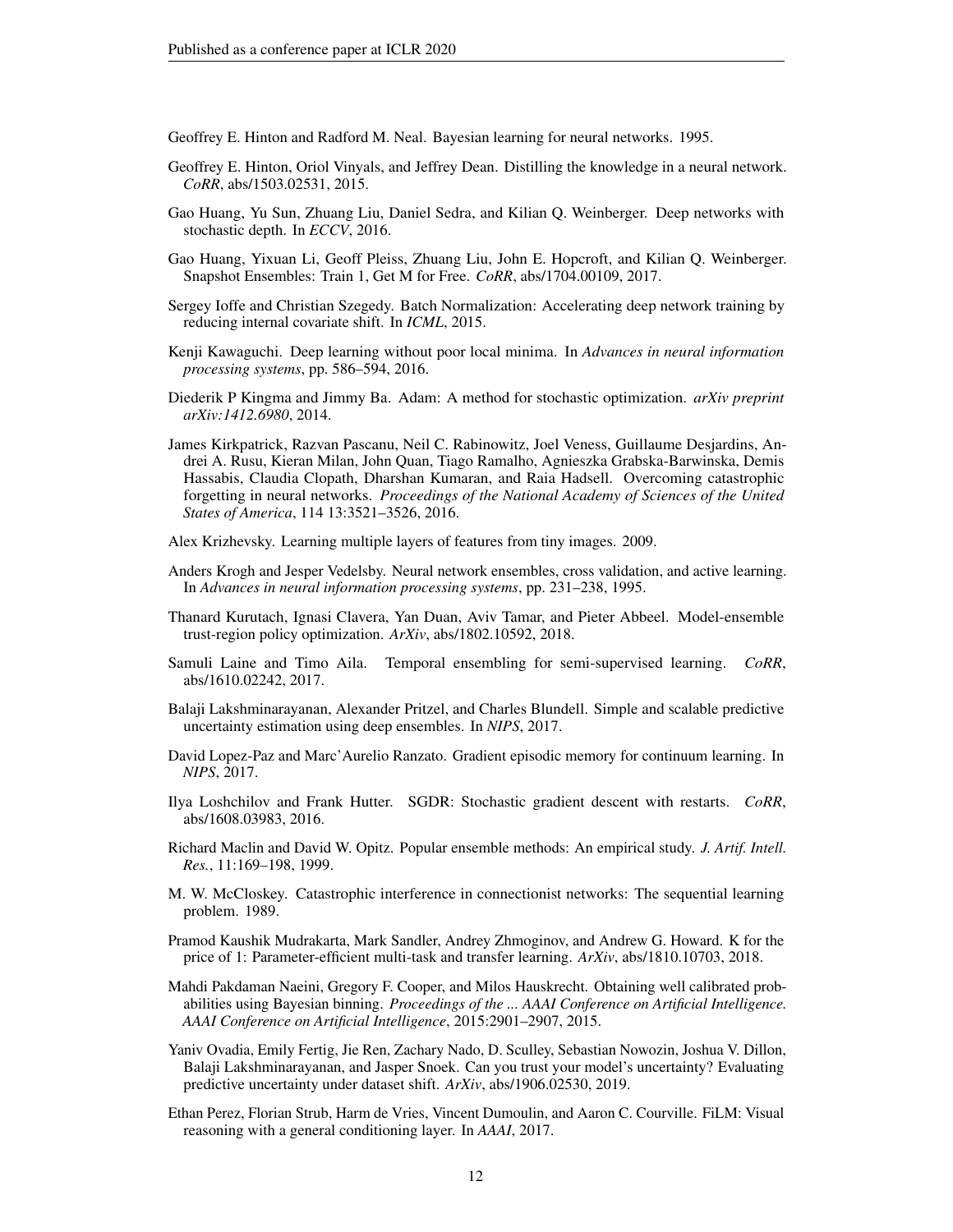- <span id="page-12-0"></span>Michael P. Perrone and Leon N. Cooper. When networks disagree: Ensemble methods for hybrid neural networks. 1992.
- <span id="page-12-15"></span>Sylvestre-Alvise Rebuffi, Alexander I Kolesnikov, Georg Sperl, and Christoph H. Lampert. iCaRL: Incremental classifier and representation learning. *2017 IEEE Conference on Computer Vision and Pattern Recognition (CVPR)*, pp. 5533–5542, 2016.
- <span id="page-12-11"></span>Matthew Riemer, Ignacio Cases, Robert Ajemian, Miao Liu, Irina Rish, Yuhai Tu, and Gerald Tesauro. Learning to learn without forgetting by maximizing transfer and minimizing interference. *ArXiv*, abs/1810.11910, 2018.
- <span id="page-12-8"></span>Carlos Riquelme, George Tucker, and Jasper Snoek. Deep Bayesian bandits showdown. 2018.
- <span id="page-12-10"></span>David Rolnick, Arun Ahuja, Jonathan Schwarz, Timothy P. Lillicrap, and Greg Wayne. Experience replay for continual learning. *ArXiv*, abs/1811.11682, 2018.
- <span id="page-12-16"></span>Alejandro Romero, Nicolas Ballas, Samira Ebrahimi Kahou, Antoine Chassang, Carlo Gatta, and Yoshua Bengio. FitNets: Hints for thin deep nets. *CoRR*, abs/1412.6550, 2015.
- <span id="page-12-12"></span>Andrei A. Rusu, Neil C. Rabinowitz, Guillaume Desjardins, Hubert Soyer, James Kirkpatrick, Koray Kavukcuoglu, Razvan Pascanu, and Raia Hadsell. Progressive neural networks. *ArXiv*, abs/1606.04671, 2016.
- <span id="page-12-5"></span>Leslie N. Smith. No more pesky learning rate guessing games. *CoRR*, abs/1506.01186, 2015.
- <span id="page-12-6"></span>Nitish Srivastava, Geoffrey E. Hinton, Alex Krizhevsky, Ilya Sutskever, and Ruslan R. Salakhutdinov. Dropout: a simple way to prevent neural networks from overfitting. *Journal of Machine Learning Research*, 15:1929–1958, 2014.
- <span id="page-12-17"></span>Rupesh Kumar Srivastava, Klaus Greff, and Jürgen Schmidhuber. Highway networks. *CoRR*, abs/1505.00387, 2015.
- <span id="page-12-9"></span>Sebastian Thrun. Lifelong learning algorithms. In *Learning to Learn*, 1998.
- <span id="page-12-4"></span>Ashish Vaswani, Noam Shazeer, Niki Parmar, Jakob Uszkoreit, Llion Jones, Aidan N. Gomez, Lukasz Kaiser, and Illia Polosukhin. Attention is all you need. In *NIPS*, 2017.
- <span id="page-12-3"></span>Tingwu Wang, Xuchan Bao, Ignasi Clavera, Jerrick Hoang, Yeming Wen, Eric Langlois, S. Zhang, Guodong Zhang, Pieter Abbeel, and Jimmy Ba. Benchmarking model-based reinforcement learning. *ArXiv*, abs/1907.02057, 2019.
- <span id="page-12-7"></span>David Warde-Farley, Ian J. Goodfellow, Aaron C. Courville, and Yoshua Bengio. An empirical analysis of dropout in piecewise linear networks. *CoRR*, abs/1312.6197, 2014.
- <span id="page-12-14"></span>Yeming Wen, Paul Vicol, Jimmy Ba, Dustin Tran, and Roger B. Grosse. Flipout: Efficient pseudoindependent weight perturbations on mini-batches. In *International Conference on Learning Representations*, 2018.
- <span id="page-12-1"></span>Yeming Wen, Kevin Luk, Maxime Gazeau, Guodong Zhang, Harris Chan, and Jimmy Ba. Interplay between optimization and generalization of stochastic gradient descent with covariance noise. *ArXiv*, abs/1902.08234, 2019.
- <span id="page-12-18"></span>Yonghui Wu, Mike Schuster, Zhifeng Chen, Quoc V. Le, Mohammad Norouzi, Wolfgang Macherey, Maxim Krikun, Yuan Cao, Qin Gao, Jeff Klingner, Apurva Shah, Melvin Johnson, Xiaobing Liu, Lukasz Kaiser, Stephan Gouws, Yoshikiyo Kato, Taku Kudo, Hideto Kazawa, Keith Stevens, George Kurian, Nishant Patil, Wei Wang, Cliff Young, Jason Smith, Jason Riesa, Alex Rudnick, Oriol Vinyals, Gregory S. Corrado, Macduff Hughes, and Jeffrey Dean. Google's neural machine translation system: Bridging the gap between human and machine translation. *CoRR*, abs/1609.08144, 2016.
- <span id="page-12-2"></span>Jingjing Xie, Bing Xu, and Chuang Zhang. Horizontal and vertical ensemble with deep representation for classification. *CoRR*, abs/1306.2759, 2013.
- <span id="page-12-13"></span>Ju Xu and Zhanxing Zhu. Reinforced continual learning. In *NeurIPS*, 2018.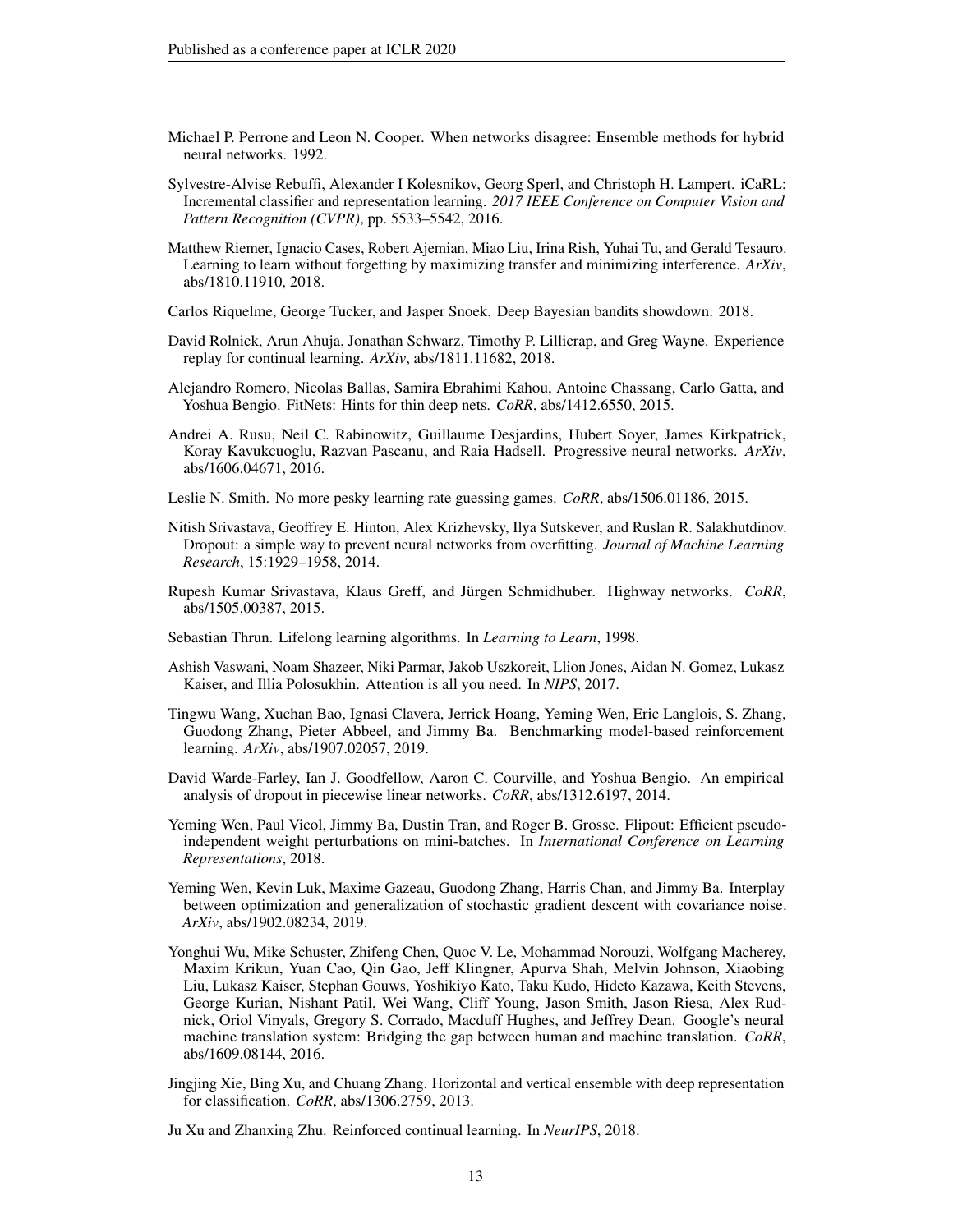- <span id="page-13-1"></span>Jaehong Yoon, Eunho Yang, Jeongtae Lee, and Sung Ju Hwang. Lifelong learning with dynamically expandable networks. *ArXiv*, abs/1708.01547, 2017.
- <span id="page-13-0"></span>Jian Hua Zhao and Jürgen Schmidhuber. Incremental self-improvement for life-time multi-agent reinforcement learning. 1996.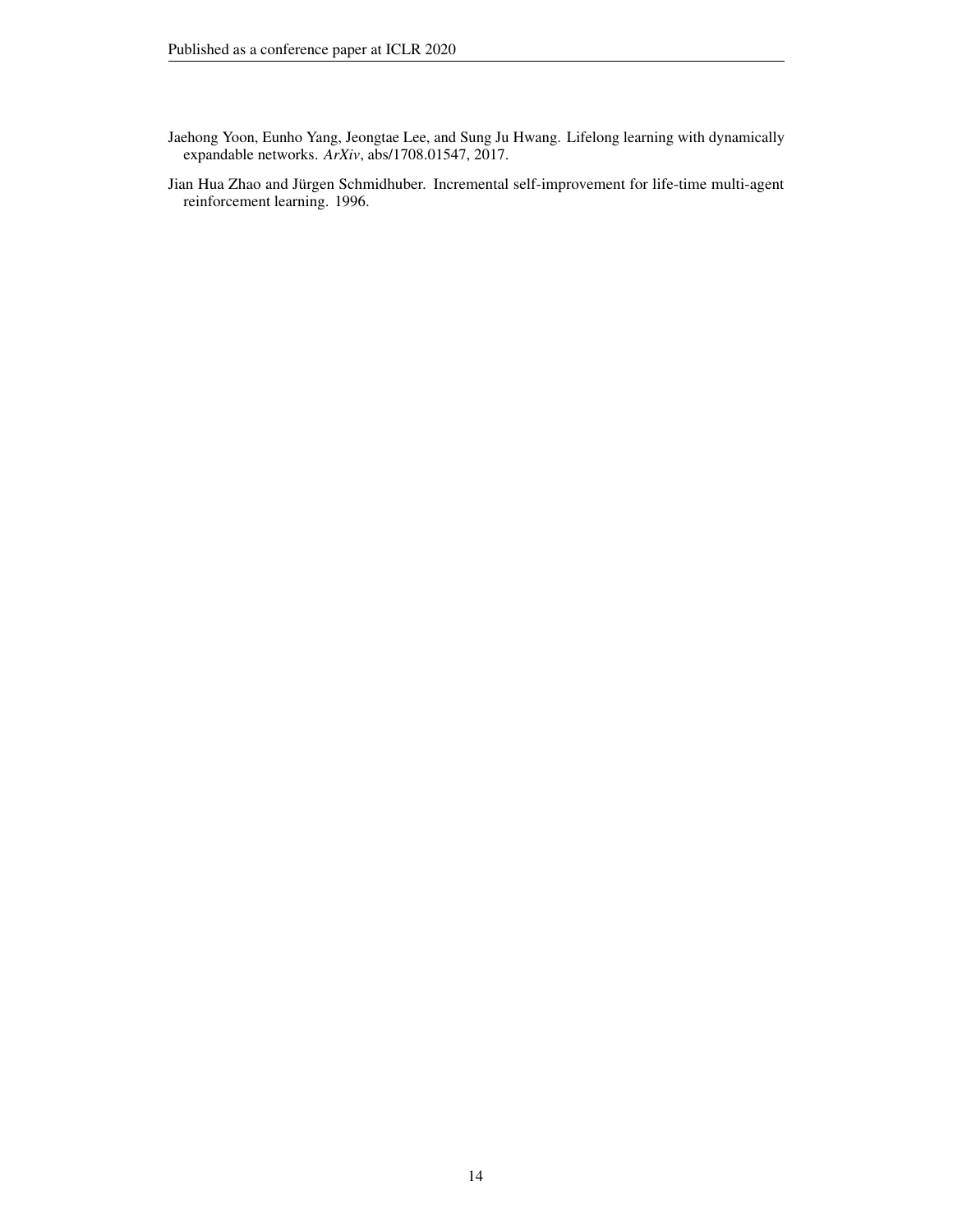# <span id="page-14-0"></span>A DATASET DETAILS

CIFAR: We consider two CIFAR datasets, CIFAR-10 and CIFAR-100 [\(Krizhevsky,](#page-11-17) [2009\)](#page-11-17). Each consists of a training set of size 50K and a test set of size 10K. They are natural images with 32x32 pixels. In our experiments, we follow the standard data pre-processing schemes including zero-padding with 4 pixels on each sise, random crop and horizon flip [\(Romero et al.,](#page-12-16) [2015;](#page-12-16) [Huang](#page-11-18) [et al.,](#page-11-18) [2016;](#page-11-18) [Srivastava et al.,](#page-12-17) [2015\)](#page-12-17).

WMT: In machine translation tasks, we consider the standard training datasets WMT16 English-German and WMT14 English-French. WMT16 English-German dataset consists of roughly 4.5M sentence pairs. We follow the same pre-processing schemes in [\(Vaswani et al.,](#page-12-4) [2017\)](#page-12-4).Source and target tokens are processed into 37K shared sub-word units based on byte-pair encoding (BPE) [\(Britz](#page-10-20) [et al.,](#page-10-20) [2017\)](#page-10-20). Newstest2013 and Newstest2014 are used as validation set and test set respectively. WMT14 English-French consists of a much larger dataset sized at 36M sentences pairs. We split the tokens into a 32K word-piece vocabulary [\(Wu et al.,](#page-12-18) [2016\)](#page-12-18).

**Split-CIFAR100:** The dataset has the same set of images as CIFAR-100 dataset [\(Krizhevsky,](#page-11-17) [2009\)](#page-11-17). It randomly splits the entire dataset into T tasks so each task consists of  $100/T$  classes of images. To leverage the task descriptor in the data, different final linear classifier is trained on top of feature extractor per task. This simplifies the task to be a  $100/T$  class classification problem in each task. i.e. random prediction has accuracy  $T/100$ . Notice that since we are not under the setting of single epoch training, standard data pre-processing including padding, random crop and random horizontal flip are applied to the training set.

Split-ImageNet: The dataset has the same set of images as ImageNet dataset [\(Deng et al.,](#page-10-21) [2009\)](#page-10-21). It randomly splits the entire dataset into T tasks so each task consists of  $1000/T$  classes of images. Same as Split-CIFAR100, each task has its own final linear classifier. Data preprocessing [\(He et al.,](#page-10-7) [2016\)](#page-10-7) is applied to the training data.

## <span id="page-14-1"></span>B IMPLEMENTATION DETAILS

In this section, we discuss some implementation details of BatchEnsemble.

Weight Decay: In the BatchEnsemble, the weight of each ensemble member is never explicitly calculated because we obtain the activations directly by computing Eqn. [5.](#page-4-0) To maintain the goal of no additional computational cost, we can instead regularize the mean weight W over ensemble members, which can be efficiently calculated as  $\overline{W} = \frac{1}{B}W \circ S^{\top}R$ , where W is the shared weight among ensemble members,  $S$  and  $R$  are the matrices in Eqn. [5.](#page-4-0) We can also only regularize the

<span id="page-14-2"></span>

Figure 6: BLEU on English-German task.

shared weight and leave the fast weights unregularized because it only accounts for a small portion of model parameters. In practice, we find the above two schemes work equally.

Diversity Encouragement: Additional loss term such as KL divergence among ensemble members can be added to encourage diversity. However, we find it sufficient for BatchEnsemble to have desired diversity by initializing the fast weight ( $s_i$  and  $r_i$  in Eqn. [1\)](#page-3-2) to be random sign vectors. Also note that the scheme that each ensemble member is trained with different sub-batch of input can encourage diversity as well. The diversity analysis is provided in Appendix [G.](#page-18-1)

Machine Translation: The Transformer base is trained for 100K steps and the Transformer big is trained for 180K steps. The training steps of big model are shorter than [Vaswani et al.](#page-12-4) [\(2017\)](#page-12-4) because we terminate the training when it reaches the targeted perplexity on validation set. Experiments are run on 4 NVIDIA P100 GPUs. The BLEU score of Big Transformer on English-German task is in Figure [6.](#page-14-2) Although BatchEnsemble has lower perplexity as we showed in Section [4.2,](#page-6-0) we didn't observe a better BLEU score. Noted that the BLEU score in Figure [6](#page-14-2) is lower than what [Vaswani et al.](#page-12-4) [\(2017\)](#page-12-4) reported. It is because in order to correctly evaluate model performance at a given timestep, we didn't use the averaging checkpoint trick. The dropout rate of Transformer base is 0.1 and 0.3 for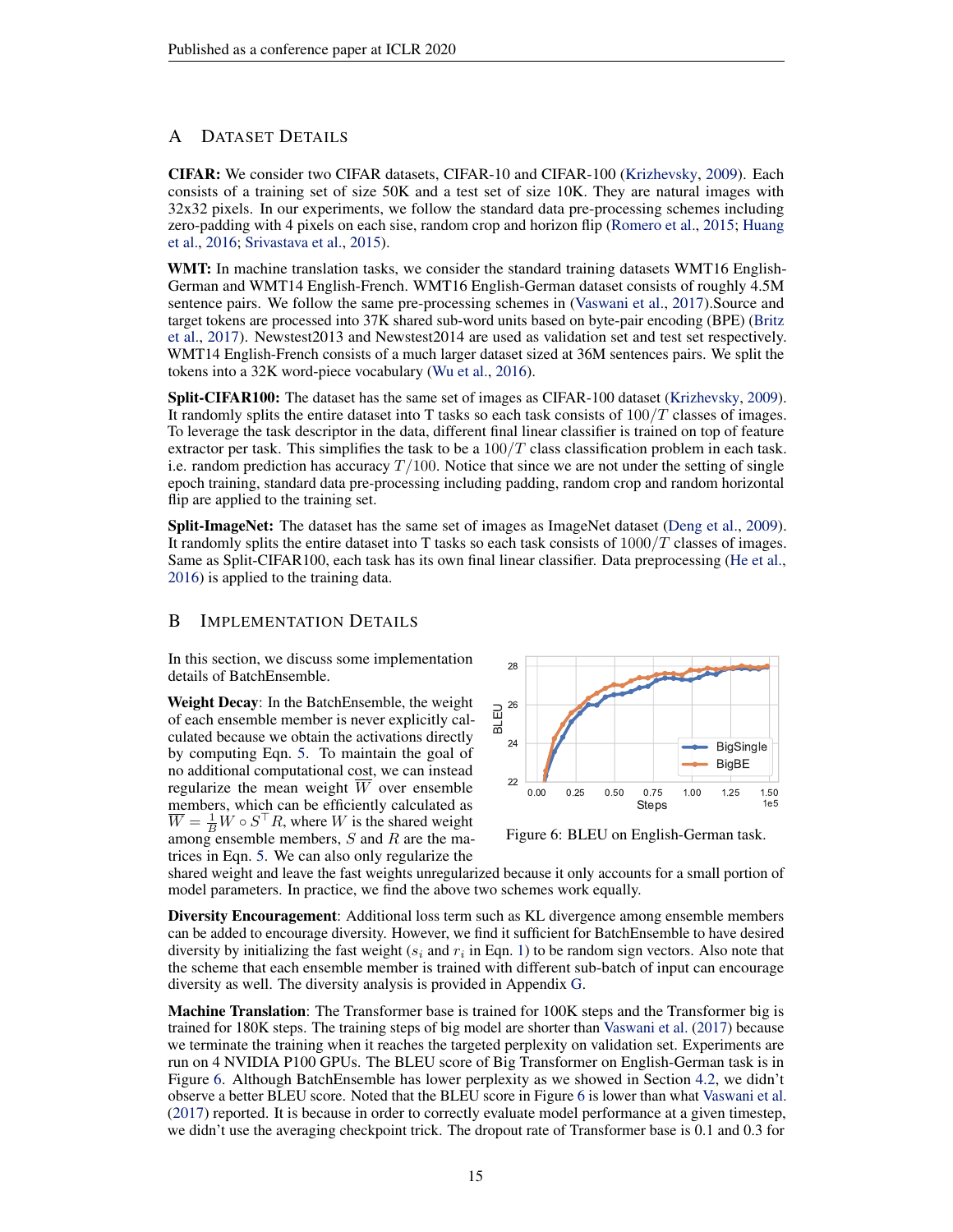Transformer big on English-German while remaining 0.1 on English-French. For dropout ensemble, we ran a grid search between 0.05 and 0.3 in the testing time and report the best validation perplexity.

Classification: We train the model with mini-batch size 128. We also keep the standard learning rate schedule for ResNet. The learning rate decreases from 0.1 to 0.01, from 0.01 to 0.001 at halfway of training and 75% of training. The weight decay coefficient is set to be  $10^{-4}$ . We use an ensemble size of 4, which means each ensemble member receives 32 training examples if we maintain the mini-batch size of 128. It is because Batch Normalization [\(Ioffe & Szegedy,](#page-11-19) [2015\)](#page-11-19) requires at least 32 examples to be effective on CIFAR dataset. As for the training budget, we train the single model for 250 epochs

## <span id="page-15-0"></span>C PREDICTIVE UNCERTAINTY

In this section, we evaluate the predictive uncertainty of BatchEnsemble on out-of-distribution tasks and ECE loss.

Similar to [Lakshminarayanan et al.](#page-11-5) [\(2017\)](#page-11-5), we first evaluate BatchEnsemble on out-ofdistribution examples from unseen classes. It is known that deep neural network tends to make over-confident predictions even if the prediction is wrong or the input comes from unseen classes. Ensembles of models can give better uncertainty prediction when the test data is out of the distribution of training data. To measure the uncertainty on the prediction, we calculate the predictive entropy of Single neural network, naive ensemble and BatchEnsemble. The result is presented in Figure [7a.](#page-15-2) As we expected, single model produces over-confident predictions on unseen examples, whereas ensemble methods exhibit higher uncertainty on unseen classes, including both BatchEnsemble and naive ensemble. It suggests our ensemble weight generation <span id="page-15-2"></span>(a) Histogram of the predictive entropy on test examples from known classes, CIFAR-10 (left) and unknown classes, CIFAR-100 (right).



(b) Expected Calibration Error. Ensemble of size 4. Lower ECE reflects better calibration.

|                  |      | Single MC-drop BatchE   NaiveE |      |      |
|------------------|------|--------------------------------|------|------|
| C <sub>10</sub>  | 3.27 | 2.89                           | 2.37 | 2.32 |
| C <sub>100</sub> | 9.28 | 8.99                           | 8.89 | 6.82 |

mechanism doesn't degrade uncertainty modelling.

We also calculate the Expected Calibration Error [\(Naeini et al.,](#page-11-20) [2015\)](#page-11-20) (ECE) of single model, naive ensemble and BatchEnsemble on both CIFAR-10 and CIFAR-100 in Table [7b.](#page-15-2) To calculate ECE, we group model predictions into M interval bins based on the predictive confidence (each bin has size  $\frac{1}{M}$ ). Let  $B_m$  denote the set of samples whose predictive probability falls into the interval  $(\frac{m-1}{M}, \frac{m}{M}]$ for  $m \in \{1, ..., M\}$ . Let  $\mathrm{acc}(B_m)$  and  $\mathrm{conf}(B_m)$  be the averaged accuracy and averaged confidence of the examples in the bin  $B_m$ . The ECE can de defined as the following,

$$
ECE = \sum_{m=1}^{M} \frac{|B_m|}{n} |\text{acc}(B_m) - \text{conf}(B_m)|
$$
 (8)

where  $n$  is the number of samples. ECE as a criteria of model calibration, measures the difference in expectation between confidence and accuracy [\(Guo et al.,](#page-10-16) [2017\)](#page-10-16). It shows that BatchEnsemble makes more calibrated prediction compared to single neural networks.

#### <span id="page-15-1"></span>D UNCERTAINTY ON BANDITS

In this section, we conduct analysis beyond accuracy, where we show that BatchEnsemble can be used for uncertainty modelling in contextual bandits.

For uncertainty modelling, we evaluate our BatchEnsemble method on the recently proposed bandits benchmark [\(Riquelme et al.,](#page-12-8) [2018\)](#page-12-8). Bandit data comes from different empirical problems that highlight several aspects of decision making. No single algorithm can outperform every other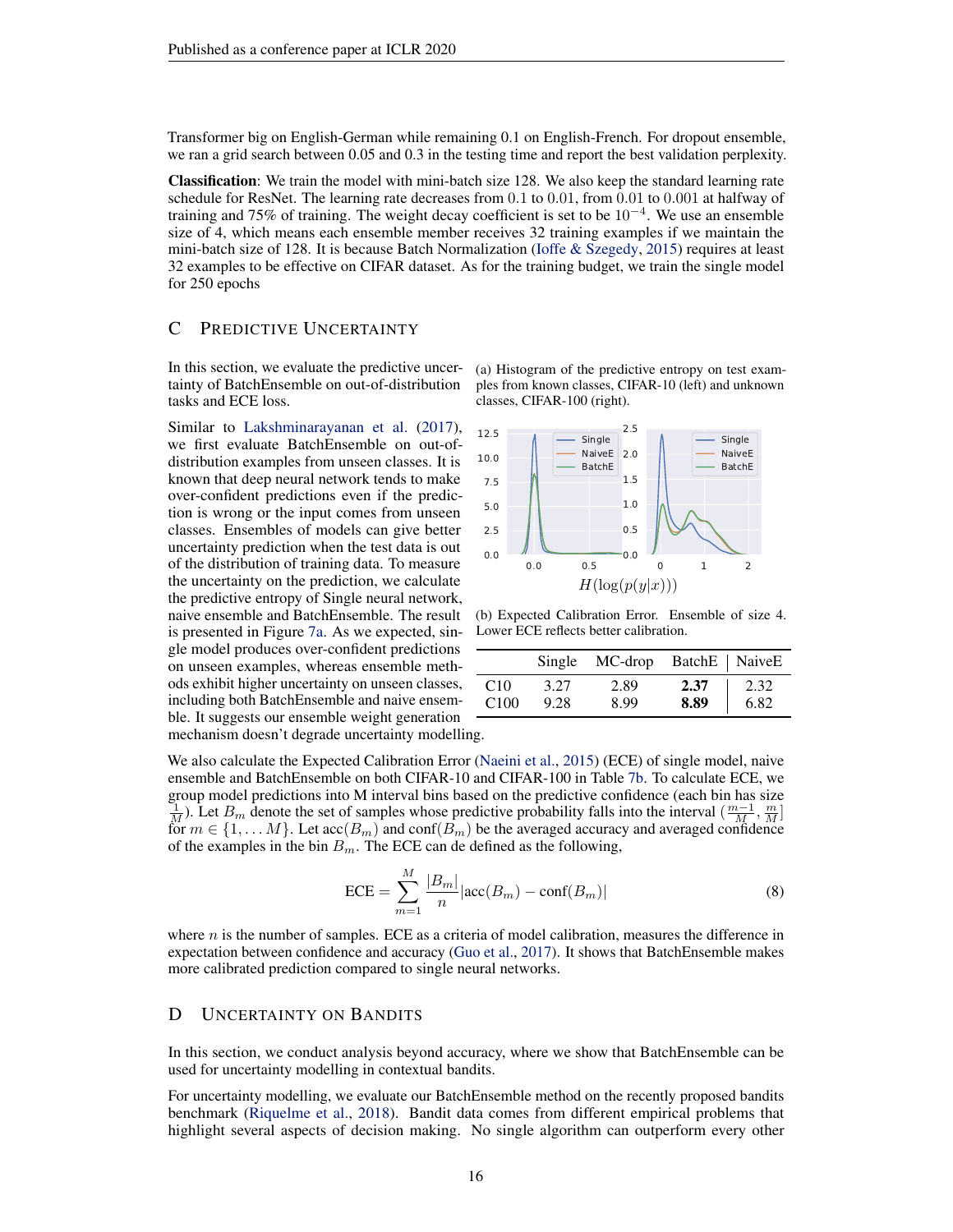|                | <b>MRANK</b> | <b>M.VALUE</b> | <b>MUSHROOM</b> | STATLOG        | <b>FINANCIAL</b> | <b>JESTER</b>  | WHEEL           |
|----------------|--------------|----------------|-----------------|----------------|------------------|----------------|-----------------|
| NaiveEnsemble4 | 5.30         | 34.64          | $13.44 + 3.83$  | $7.10 + 1.15$  | $11.31 + 1.48$   | $72.73 + 6.32$ | $68.63 + 21.97$ |
| NaiveEnsemble8 | 6.50         | 34.91          | $13.59 + 3.13$  | $7.15 + 0.98$  | $11.64 + 1.57$   | $73.54 + 6.14$ | $68.65 + 19.32$ |
| BatchEnsemble4 | 6.30         | 34.52          | $15.22 + 5.21$  | $11.53 + 5.06$ | $10.24 + 2.66$   | $72.65 + 6.27$ | $62.94 + 26.12$ |
| BatchEnsemble8 | 5.70         | 33.95          | $13.48 + 3.36$  | $9.85 + 3.67$  | $13.17 + 2.87$   | $71.84 + 6.47$ | $61.41 + 26.18$ |
| Dropout        | 8.20         | 36.73          | $15.05 + 8.23$  | $9.31 + 3.19$  | $13.53 + 2.98$   | $71.90 + 6.31$ | $73.86 + 22.48$ |
| LinFullPost    | 9.40         | 49.60          | $97.42 + 4.52$  | $19.00 + 1.03$ | $10.24 + 0.92$   | $78.40 + 4.85$ | $42.94 + 12.68$ |
| MultitaskGP    | 5.90         | 34.59          | $12.87 + 4.70$  | $8.04 + 3.77$  | $8.50 + 0.80$    | $74.03 + 5.96$ | $69.52 + 18.55$ |
| <b>RMS</b>     | 9.40         | 39.18          | $16.31 + 6.13$  | $10.44 + 5.02$ | $11.75 + 2.64$   | $73.38 + 4.70$ | $84.02 + 24.67$ |
| Uniform        | 16.00        | 100.00         | 100.00          | 100.00         | 100.00           | 100.00         | 100.00          |

<span id="page-16-1"></span>Table 4: Contextual bandits regret. Results are relative to the cumulative regret of the Uniform algorithm. We report the mean and standard error of the mean over 30 trials. Ensemble size with 4, 8. We remove the methods with mean rank greater than 10.

algorithm on every bandit problem. Thus, average performance of the algorithm over different problems is used to evaluate the quality of uncertainty estimation. The key factor to achieve good performance in contextual bandits is to learn a reliable uncertainty model. In our experiment, Thompson sampling samples from the policy given by one of the ensemble members. The fact that Dropout which is an implicit ensemble method achieves competitive performance on bandits problem suggests that ensemble can be used as uncertainty modelling. Indeed, Table [4](#page-16-1) shows that BatchEnsemble with an ensemble size 8 achieves the best mean value on the bandits task. Both BatchEnsemble with ensemble size 4 and 8 outperform Dropout in terms of average performance. We also evaluate BatchEnsemble on CIFAR-10 corrupted dataset [\(Hendrycks & Dietterich,](#page-10-15) [2019\)](#page-10-15) in Appendix [C.](#page-15-0) Figure [5](#page-8-1) shows that BatchEnsemble achieves promising accuracy, uncertainty and cost trade-off among all methods we compared. Moreover, combining BatchEnsemble and dropout ensemble leads to better uncertainty prediction.

# <span id="page-16-0"></span>E DIVERSITY ANALYSIS

#### <span id="page-16-2"></span>E.1 DIVERSITY METRIC

Final performance metrics such as accuracy and uncertainty score we provided in Section [4](#page-5-2) obscures many insights of our models. In this section, we provide visualization of some commonly used diversity metrics proposed in [Fort et al.](#page-10-3) [\(2019\)](#page-10-3). The diversity score used in the experiments below quantify the difference of two functions, by measuring fraction of the test data points on which their predictions disagree. This metric is 0 when two functions are making identical predictions, and 1 when they differ on every single example in the test set. We also normalize the diversity metric by the error rate to account for the case where random predictions provide the best diversity. There are other diversity metrics we can use such as the KL-divergence between the probability distributions. It doesn't make significant difference in our experiments, so we chose the fraction of disagreement for simplicity. We compare BatchEnsemble to dropout ensemble and naive ensemble. For BatchEnsemble and naive ensemble, we first select a model as our base model. We calculated the diversity measure of other ensembling members against the base model. We also plotted the diversity of the base model as a reference, which is trivially zero. For dropout ensemble, we sample a number of dropout masks and take the prediction of the first dropout mask as the base model. The disagreement fraction of the rest dropout masks can be computed against the base model.

In Figure [8,](#page-17-0) we plotted the diversity measures of BatchEnsemble, dropout ensemble and naive ensemble. According to the ensembling theory [2,](#page-1-1) the more diversity among ensembling members leads to better total accuracy. As Table [3](#page-7-3) showed, naive ensemble achieves the best accuracy and then followed by BatchEnsemble and dropout ensemble. Therefore, we expect the diversity measure of BatchEnsemble is in the middle of naive ensemble and dropout ensemble. Figure [8a](#page-17-0) confirms our hypothesis. Note that naive ensemble, which only differs from random initializations, is very effective at sampling diverse and accurate solutions. This is aligned to the observation in [Fort et al.](#page-10-3) [\(2019\)](#page-10-3). Notice that naive ensemble incurs 4X more memory cost and 3X more inference time than Rank-1 Net. Thus, we can conclude that BatchEnsemble achieves the best trade-off among accuracy, diversity and efficiency in all methods we compared. The diversity gap between naive ensemble and BatchEnsemble is due to the limited expressiveness of rank-1 perturbation. This provides scope for future research direction.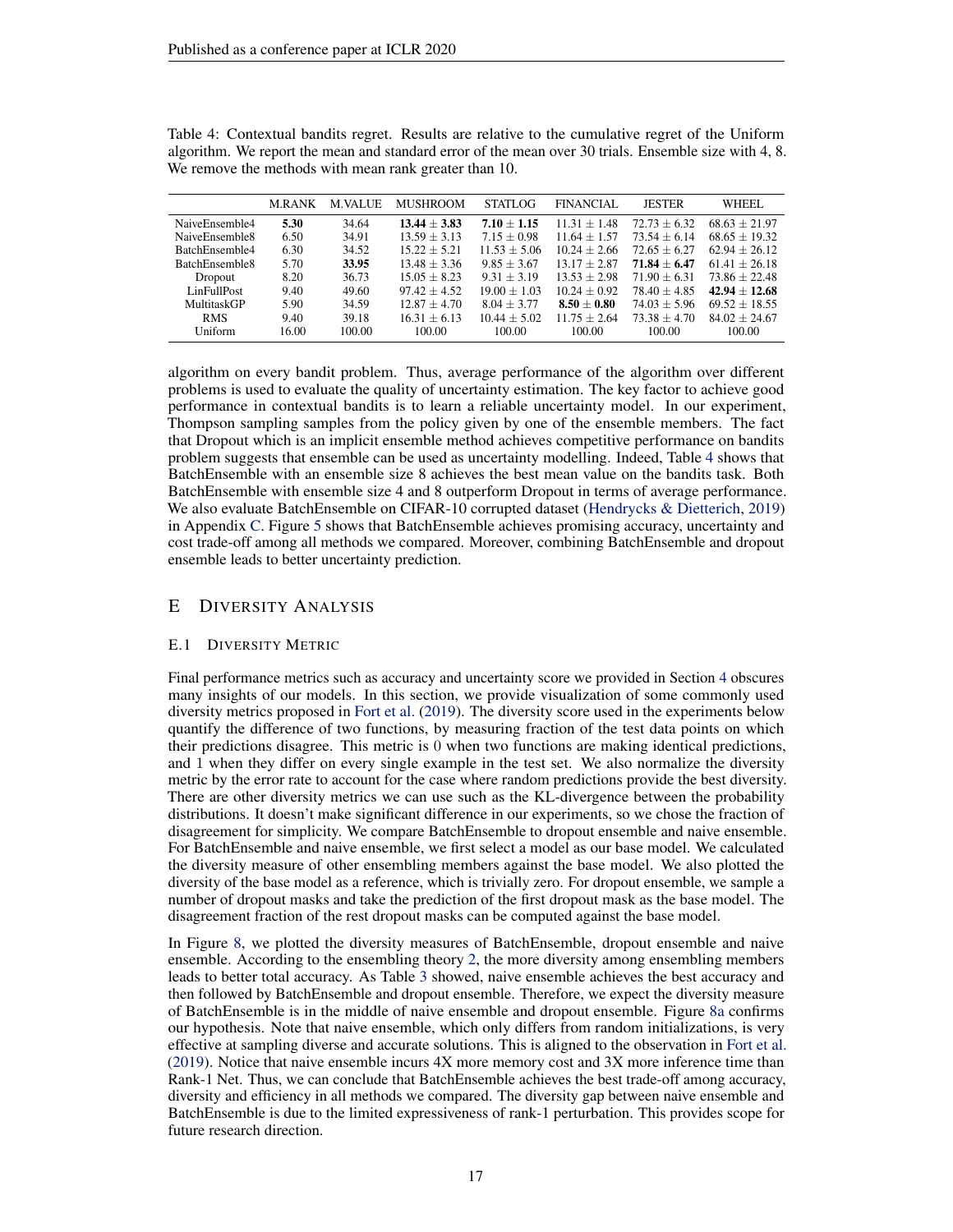<span id="page-17-0"></span>

Figure 8: Comparison among BatchEnsemble, naive ensemble and dropout ensemble over diversity metric. Each point in the plot represents a trained model where x-axis represents its accuracy on validation set and y-axis represents its diversity against the base model. The base model trivially has 0 diversity. We plot the diversity of models trained on different proportions of training data, respectively 100%, 50%, 20% and 10%.

## E.2 DIVERSITY METRIC ON PARTIAL TRAINING SET

There are two sources of uncertainty: *aleatoric* uncertainty and *epistemic* uncertainty. *Epistemic* uncertainty accounts for the uncertainty in the model we train. We focus more on *epistemic* uncertainty because the *aleatoric* uncertainty is difficult to measure. The simplest to magnify *epistemic* uncertainty is to reduce the number of training data points. Under this case, we want our model to be more uncertain to reflect the lack of training data. [Ovadia et al.](#page-11-6) [\(2019\)](#page-11-6) showed that more diversity among ensembling member leads to larger uncertainty score. There, under the case where only limited training data is provided, we hope that our ensembling method can produce more diverse member, compared to training on full dataset.

We repeated the experiments in Appendix [E.1](#page-16-2) with the exactly same diversity metric on models trained with proportional CIFAR-10 dataset. Figure [8b,](#page-17-0) Figure [8c](#page-17-0) and Figure [8d](#page-17-0) plotted the diversity measure with 50%, 20%, and 10% CIFAR-10 training data, respectively. The results showed that BatchEnsemble is on par with naive ensemble under limited training data. In Figure [8b,](#page-17-0) it shows that when we reduce the number of training data to a half, BatchEnsemble achieves comparable diversity to naive ensemble. It outperforms dropout ensemble by a significant margin. Figure [8c](#page-17-0) and Figure [8d](#page-17-0) confirm the conclusion under even fewer training data points. Given the fact that diversity reflects *epistemic* uncertainty, we want our model to have more diversity when only limited training data is available. However, Figure [8](#page-17-0) showed that dropout ensemble has the same diversity on  $100\%, 50\%,$ and 20% training data. This is a significant flaw of dropout ensemble. In conclusion, BatchEnsemble leads to much more diverse member than dropout ensemble under the case of limited training data. To supplement Figure [8,](#page-17-0) we provide the ensembling accuracy of BatchEnsemble, naive ensemble and dropout ensemble trained on proportional training set in Table [5.](#page-18-2)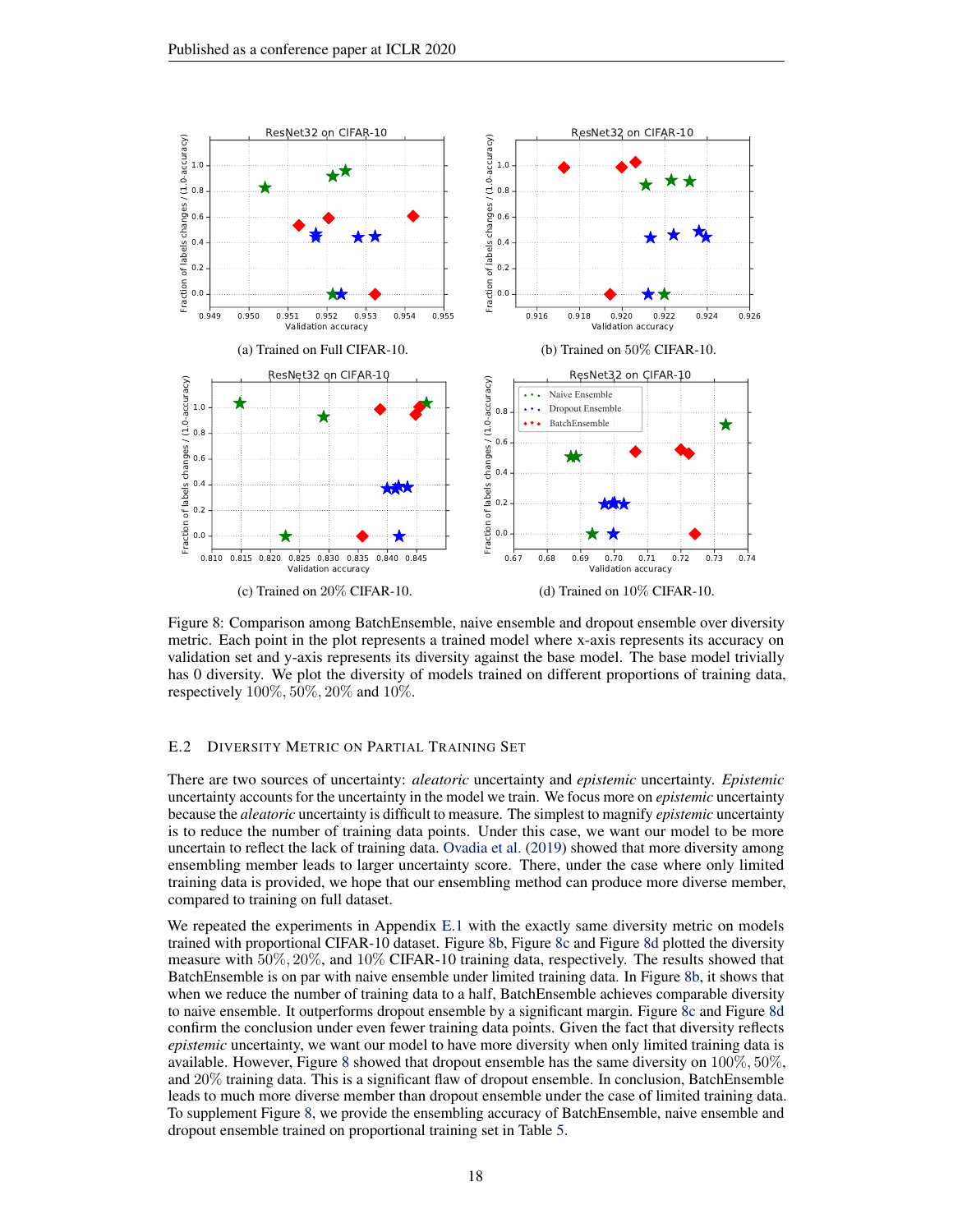<span id="page-18-2"></span>Table 5: Validation accuracy on ResNet32 with proportional training data. Ensemble with size 4. MC-drop stands for dropout ensemble [\(Gal & Ghahramani,](#page-10-5) [2015\)](#page-10-5). Single represents the accuracy of the base model in naive ensemble in Figure [8.](#page-17-0)

|                   | Single | MC-drop | BatchEnsemble   NaiveEnsemble |       |
|-------------------|--------|---------|-------------------------------|-------|
| $CIFAR-10$        | 95.22  | 95.40   | 95.61                         | 96.09 |
| CIFAR-10 $(50\%)$ | 92.20  | 92.43   | 92.93                         | 93.01 |
| CIFAR-10 (20%)    | 82.32  | 84.5    | 86.08                         | 86.17 |
| CIFAR-10 (10%)    | 69.37  | 71.3    | 76.75                         | 76.77 |

## <span id="page-18-0"></span>F COMPARISON TO NAIVE ENSEMBLE OF SMALL MODELS

In this section, we compare BatchEnsemble to naive ensemble of small models on CIFAR-10/100 dataset. To maintain the same memory consumption as BatchEnsemble, we trained 4 independent ResNet14x4 models and evaluate the naive ensemble on these 4 models. This setup of naive ensemble still has roughly 10% memory overhead to BatchEnsemble. The results are reported in Table [6.](#page-18-3) It shows that naive ensemble of small models achieves lower accuracy than BatchEnsemble. It illustrates that given the same memory budget, BatchEnsemble is a better choice over naive ensemble.

<span id="page-18-3"></span>Table 6: Supplementary result to Table [3.](#page-7-3) NaiveSmall is naive ensemble of 4 ResNet14x4 models. Vanilla, MC-drop and BatchEnsemble are still ResNet32x4 as in Table [3.](#page-7-3)

|                      | Vanilla |       | MC-drop BatchEnsemble NaiveSmall |       |
|----------------------|---------|-------|----------------------------------|-------|
| CIFAR <sub>10</sub>  | 95.31   | 95.72 | 95.94                            | 95.59 |
| CIFAR <sub>100</sub> | 78.32   | 78.89 | 80.32                            | 79.09 |

# <span id="page-18-1"></span>G PREDICTIVE DIVERSITY

As we discussed in Section [2,](#page-1-1) ensemble benefits from the diversity among its members. We focus on the set of test examples on CIFAR-10 where single model makes confident incorrect predictions while ensemble model predicts correctly. We used the final models we reported in Section [4.3.](#page-7-0) In Figure [9,](#page-19-0) we randomly select examples from the above set and plot the prediction map of single model, each ensemble member and mean ensemble. As we can see, although some of the ensemble members make mistakes on thoes examples, the mean prediction takes the advantage of the model averaging and achieves better accuracy on CIFAR-10 classification task. We notice that BatchEnsemble preserves the diversity among ensemble members as naive ensemble.